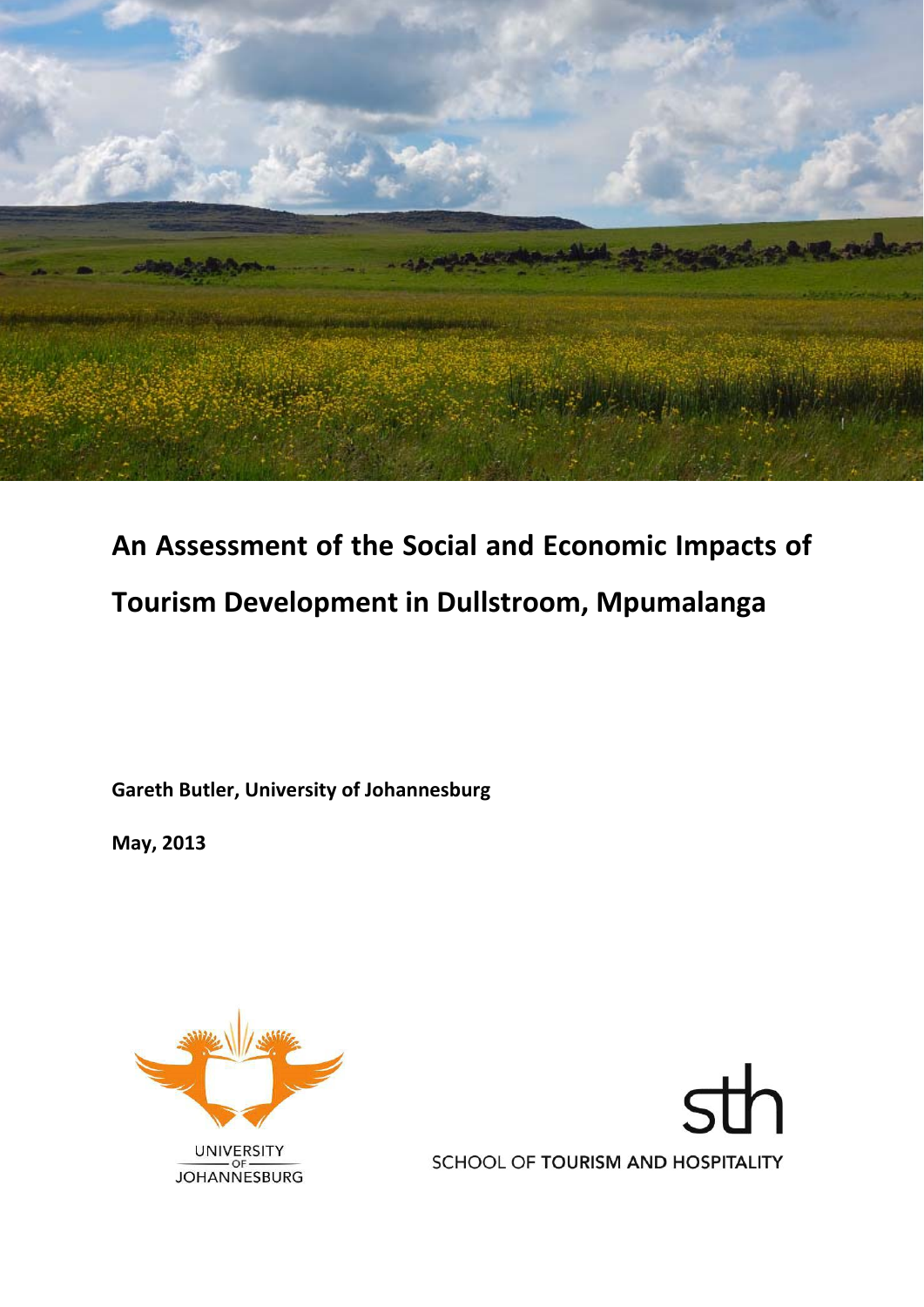# **Contents**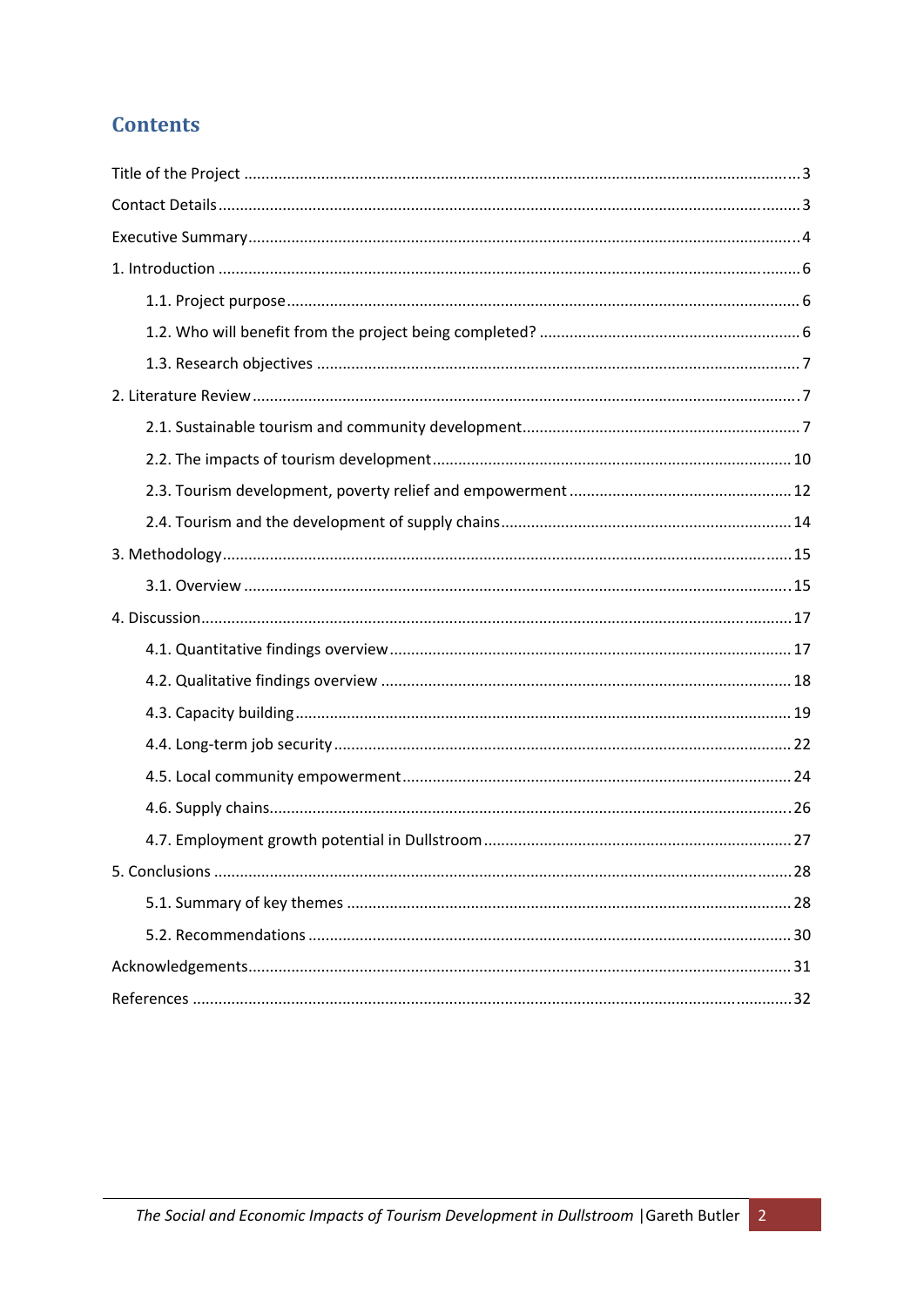# **Title of the Project**

*An Assessment of the Social and Economic Impacts of Tourism Development in Dullstroom, Mpumalanga*

# **Contact Details**

Gareth Butler, BSc (Hons), MA, PhD. Postdoctoral Research Fellow University of Johannesburg School of Tourism and Hospitality Faculty of Management Bunting Road Campus Johannesburg 2092 Email: gbutler@uj.ac.za Telephone: +27(0)11 559 1326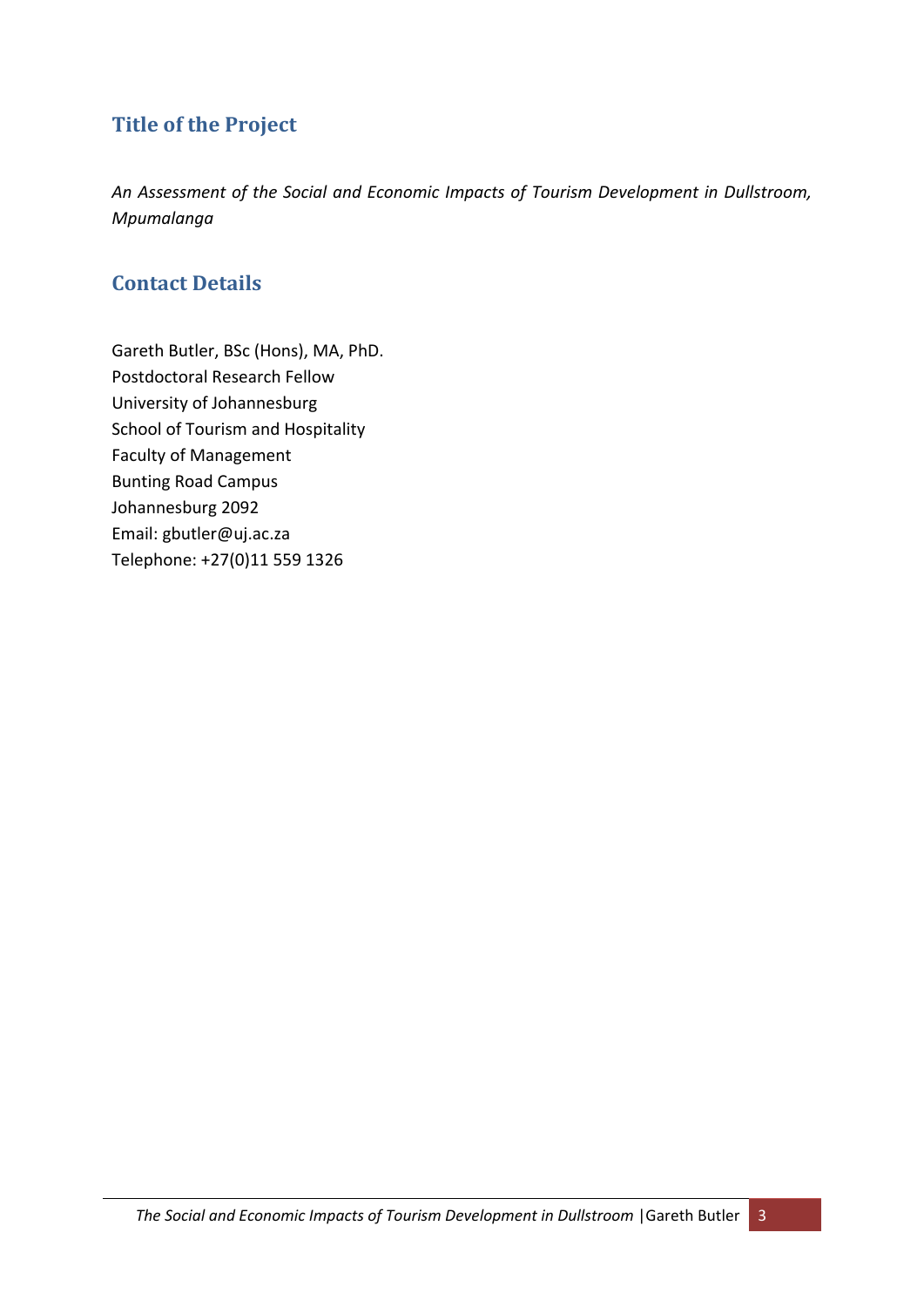#### **Executive Summary**

This study observed tourism development in the popular nature-tourism and recreational fishing destination of Dullstroom, Mpumalanga, and sought to highlight the significant benefits that have been triggered as a consequence. Dullstroom is synonymous with fly-fishing (particularly trout fishing) and is well-known throughout South Africa for its unique natural environment that is host to more than 150 bird species, as well as the vulnerable Grey Crowned Crane (De Jager, 2010). Moreover, approximately 15kms north of Dullstroom is the Verloren Valei Nature Reserve, which is home to diverse flora and fauna. Although the nature reserve is important to the regional tourism economy, the area is also designated as a Ramsar site<sup>1</sup>, signifying its ecological importance too (De Jager, 2010; Macfarlane & Teixeira‐Leite, 2012).

Research for this report included a review of current literature on tourism development impacts, the compilation of tourism employment statistics, semi-structured interviews with local business owners or managers, and semi‐structured interviews with employees that resided in the nearby township of Sakhelwe. According to Mitchell and Ashley (2010, p. 15), case studies exploring the positive impacts of tourism development – particularly on the poor – have typically remained at the micro‐level by observing individual hotels, lodges or hospitality businesses. In the South African context, the impacts generated by tourism development on local communities have remained preoccupied by the economic benefits they deliver and not the important social gains that may also be initiated. Scholarly observations of destinations like Dullstroom, that have significant wildlife or nature‐based features, have invariably signified the importance of achieving either environmental or economic sustainability (Cock & Fig 2000; Ferreira, 2006; Loon & Polakow, 2001; Mazibuko, 2007; Myburgh & Saayman 2002; Saayman, Saayman & Ferreira, 2009; Spenceley, 2005; Spenceley & Goodwin, 2007). However, while both themes are of course imperative to tourism economies in South Africa, the neglect of the social benefits to local communities should neither be overlooked nor underestimated.

Although it has been argued that local and national governments will primarily be concerned with economic benefits, Sherman & Dixon (1991, p. 97) noted that they also should be aware of the "larger picture", that consisted of the social benefits associated with tourism. These benefits included long-term community stability, skills development, and enhanced opportunities for poorer employees' families to access education and better standards of living (Mitchell and Ashley, 2010). However, despite these notable advantages, Hall and Richards (2000) warned that "disadvantaged local communities may not be able to identify with tourism development because they view it as an exogenous development with benefits that largely accrue to outsiders" (p. 298). They added that in several scenarios, the inability to identify with tourism development could eventually lead to either indifference or even resistance. In Dullstroom, a setting which may potentially be exposed to industrial encroachment in the foreseeable future, it was therefore not only deemed to be essential to identify the benefits tourism development afforded local communities, but to also ensure that they are *fully aware* of these benefits in the future. Thus, this report was additionally designed to distinguish the positive impacts of tourism development in such a way that the local community could understand the importance and value of tourism in Dullstroom.

In October, 2012, a qualitative research methodology was developed to capture the views and experiences of 16 local business owners in Dullstroom and the surrounding region and 46 local

<sup>1</sup> The Ramsar Convention (1971) or *The Convention on Wetlands of International Importance, especially as Waterfowl Habitat* is an international treaty for the conservation and sustainable utilisation of wetlands.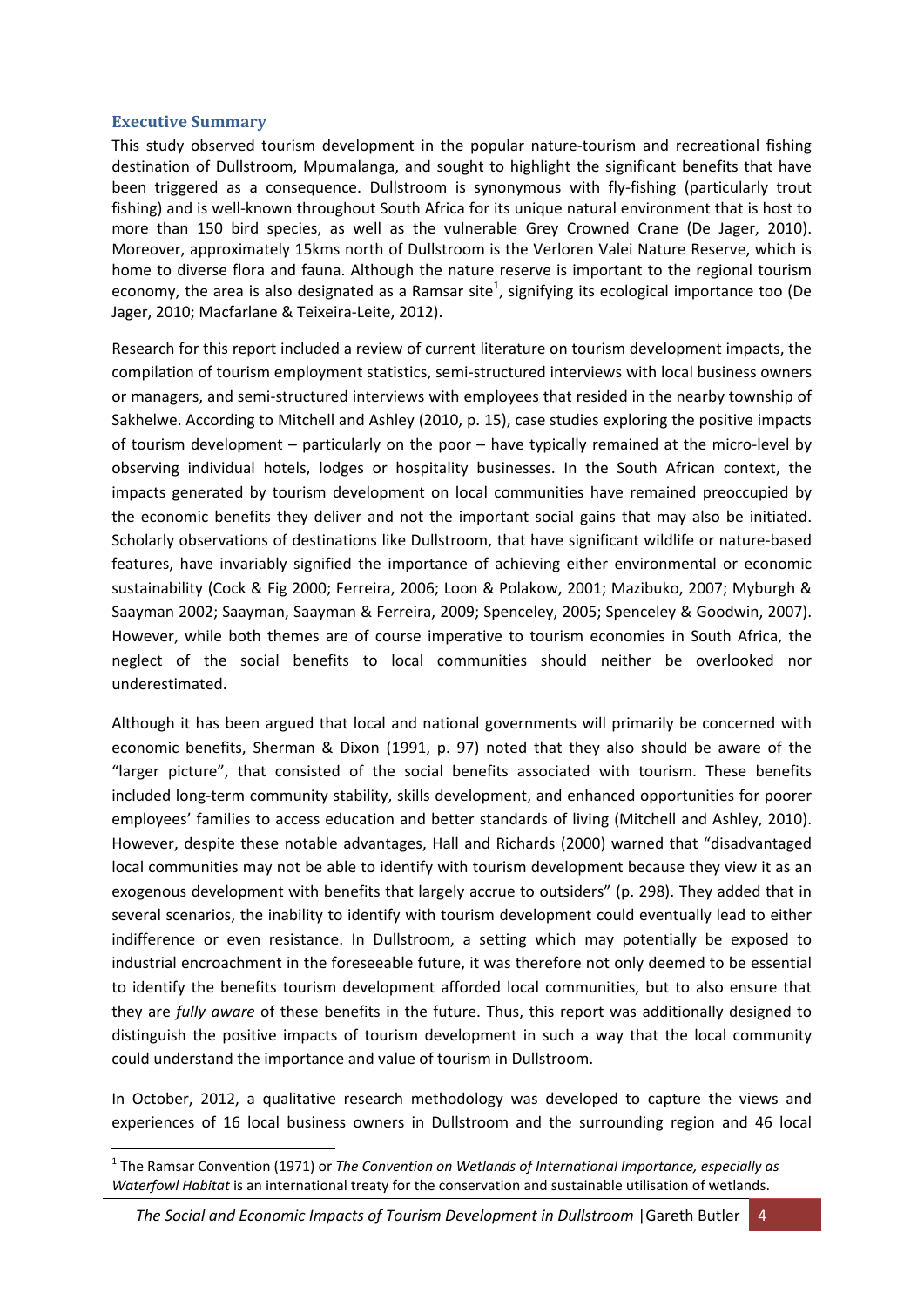employees from the neighbouring township of Sakhelwe. In the majority of studies exploring community impacts in South Africa, local voices have remained on the periphery of discussion. Subsequently, this study has engaged emerging debates by providing life stories and perspectives from social groups (predominantly black, South African females) that have rarely been provided a platform to discuss critical issues concerning tourism and the consequences of its development.

The findings reveal that tourism development in Dullstroom has had a profoundly positive impact on both black and non‐black community members and that these benefits exceeded economic gains. From the perspective of local business owners, tourism development had not only provided a stable economy but a stable community. Here, it was observed that generations of families have remained in Dullstroom, as tourism employment provided them with jobs that not only paid well but included opportunities that were likely to provide skills and educational development too. Consequently, local businesses retained highly experienced and well‐trained employees for long periods and many of these workers were also empowered with positions of responsibility that reduced management workloads and stresses. Indeed, many local businesses owners and managers suggested that the retention of highly trained, loyal staff was a key factor in the success of many local establishments throughout Dullstroom and the surrounding area.

From the perspective of employees from Sakhelwe, tourism development had provided them not only with stable incomes and higher standards of living, but also with the opportunity to gain extensive work experience, new skills, and even the opportunity to pursue formal qualifications that included university diplomas and degrees. Thus, tourism employment in the Dullstroom region empowered members of the local community by enabling them to become financially self-sufficient. Moreover, many of these positions permitted local community members to pursue career paths that transcended low‐skilled or low‐paid jobs. Indeed, a range of positive impacts were identified of which some of the key outcomes included:

- Direct employment opportunities in the tourism sector
- Indirect employment opportunities in a range of other sectors
- An increased appreciation by the community of natural assets and the environment
- The building of skills and influence amongst community members
- The building of capacity both collectively and individually
- Community empowerment (both from a gender and social perspective)

Tourism development was therefore identified to be a mutually beneficial process from the vantage point of both local business owners and members of the township of Sakhelwe. However, this study concludes with a warning that these benefits could be quickly eradicated if the significant tourism development impacts in an emerging economy like South Africa, are overlooked in the long-term. Thus, it was established that it is imperative that community members, like those residing in Dullstroom or Sakhelwe, are aware of future tourism developments and the potentially positive impacts these changes and outcomes could foster.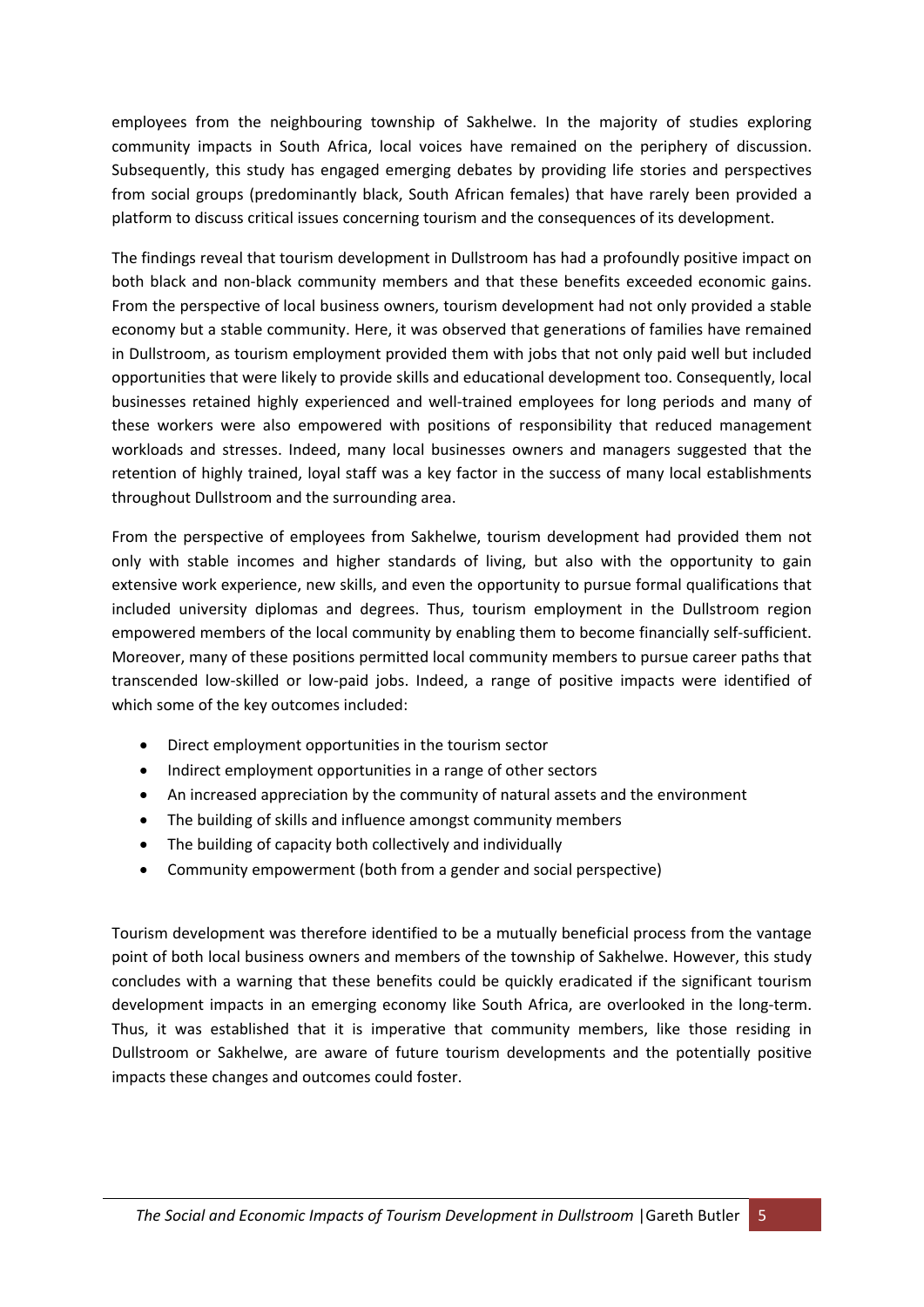#### **. Introduction**

#### **1.1. Project purpose**

This research seeks to identify the key economic and social impacts initiated by tourism development on a host community in rural South Africa. Although economic impacts are of course an important aspect of tourism development in rural communities, this research will also place a significant emphasis on the *social* impacts tourism has fostered. Indeed, Deery, Jago and Fredline (2012) argue that the importance of identifying social impacts caused by tourism development "is crucial for industry, government tourism departments and agencies to understand how individuals within a host community as well as the host community overall perceives the benefits and disadvantages of tourism" (p. 64). As many previous researchers have noted, the social impacts of tourism have often been neglected in a developing world context and it is therefore imperative to gain further insights into these processes. Thus, this study's primary purpose is to develop further knowledge and understanding of tourism impacts in a neglected geographical setting.

#### **1.2. Who will benefit from the project being completed?**

As previously identified, studies detailing the attitudes of local community members towards tourism development have been predominantly undertaken in the developed world. This study therefore attempts to readdress this imbalance by providing viewpoints from local members of a rural South African community towards tourism development, including the facilitation of a discussion observing how tourism employment opportunities have affected their lives. Moreover, this study engages with inhabitants of not only the town of Dullstroom itself but with residents from the neighbouring township of Sakhelwe. This is perhaps a significantly important vantage point, as Nyaupane and Poudel (2011, p. 1348) have argued, "More emphasis must be given to social inclusion of various groups including women, minorities, and indigenous people." Indeed, in the South African context, the broader black population has remained a peripheral group in debates surrounding tourism, despite their substantial number (almost 80% of South African citizens are black according to the census of 2011). Thus, it is crucial to understand their views and experiences in order to develop a more balanced picture concerning how they have been affected, directly and indirectly, by tourism development (and often in scenarios where they have had little or no say in these processes).

This research also seeks to develop additional knowledge by providing perspectives from female members of the township. As Petrzelka, Krannich, Brehm and Trentelman (2005) suggest, further research is required to "move beyond looking at men and women universally, and treating men's and women's perspectives on the subject in a uniform and simplistic manner" (p. 1125). This is because, say Mason and Cheyne (2000), gender differences can play an essential role "in informing the tourism planning and management process" (p. 407). Indeed, it has been previously observed that females will often identify different tourism impacts in comparison to men. Citing Puijk's (1996) study of a Norwegian rural community's attitudes towards tourism development, Petrzelka et al. (2005) discussed how men frequently observed tourism processes from an economic vantage point, whilst women would be more acutely aware of the social impacts. Moreover, Petrzelka et al. (2005) posit that women are more likely to rank the community benefits of tourism differently to men. Thus, this research attempts to deal with similar themes to those identified by Nyaupane and Poudel (2011), who ask, "How do the poor, particularly women and marginalized groups, participate in, contribute to, and benefit from growth?" (p. 1347). Such perspectives are all too often neglected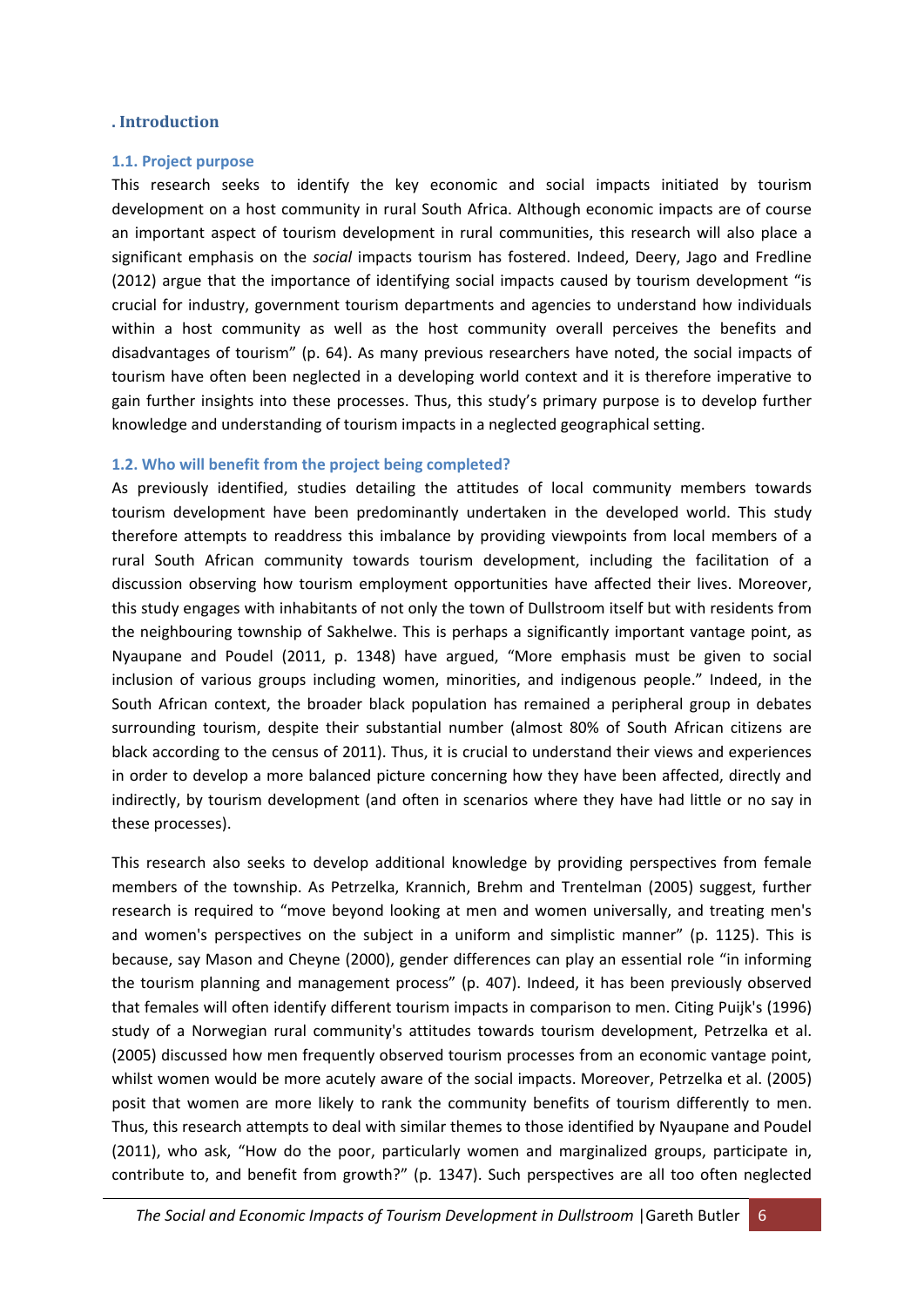and this study will again attempt to build on existing knowledge and understanding by utilising this alternative perspective.

#### **1.3. Research objectives**

This study seeks to address the following four research objectives:

1) To identify the significant social impacts tourism development in the Dullstroom area has fostered.

2) To identify the significant economic impacts tourism development in the Dullstroom area has fostered.

3) To critically analyse the perceptions and experiences of local community members towards tourism development in the Dullstroom area.

4) To identify the supply chains that have been formed in the Dullstroom area due to tourism development.

#### **2. Literature Review**

#### **2.1. Sustainable tourism and community development**

The importance of developing tourism sustainably has gained increasing attention in recent years. Sustainable tourism is defined by Badan & Bhatt (2007) as tourism "that is developed and maintained in a manner, and at such a scale, that it remains economically viable over an indefinite period and does not undermine the physical and human environment that sustains and nurtures it" (p. 43). Tourism development has frequently been identified as an important vehicle for regions or countries to grow economically (Kim, Uysal, & Sirgy, 2012). However, although it has been established that economic gains should be an essential outcome of successful tourism implementation, the state of the environment and the social well‐being of the local communities must also be enhanced, or at the very least, maintained. After all, poorly implemented tourism development can have severe implications for natural environments, particularly if it takes place in "ecologically fragile areas" (Nyaupane & Poudel, 2011, p. 1349).

In many scenarios globally, the mismanagement of natural environments during the development processes of tourism has not only led to ecological issues but to economic and social ones too. Tourism development must be carefully considered as haphazard planning without adequate social or environmental consideration may "erode the very qualities of the natural and human environment that attract visitors in the first place" (Inskeep, 1991, p. 460). Indeed, Badan & Bhatt (2007, p. 42‐43) argue that "the idea of sustainable development is that economic growth and environmental conservation are not only compatible, they are necessary partners." Similarly, Lee (2013) posits that whilst sustainable development may simultaneously protect physical environments and provide economic growth, it can also provide local communities with opportunities to improve their quality of life. Thus, sustainable tourism practices should therefore ensure that environments are protected in order to support local or regional economies and the social wellbeing of communities.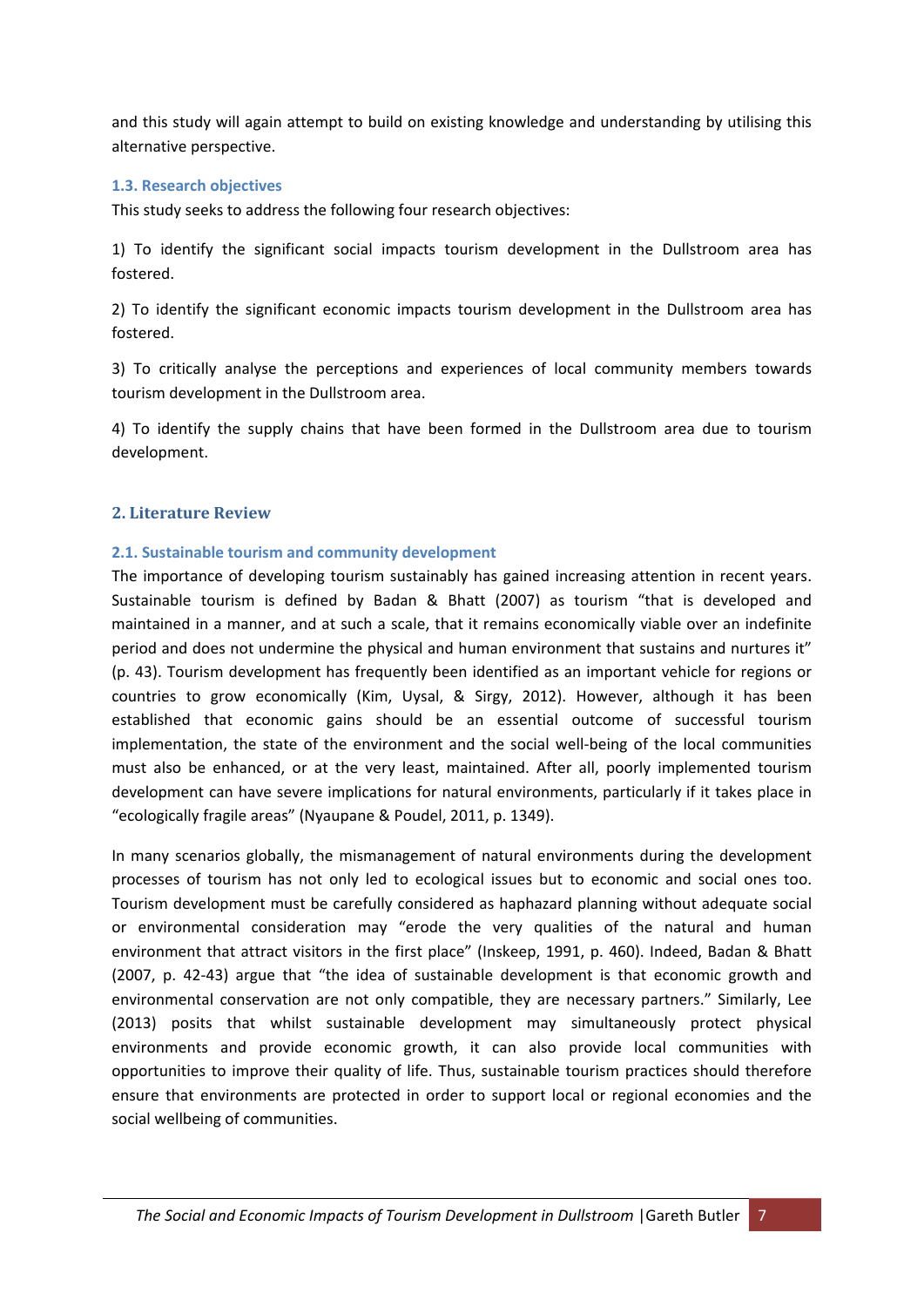More recently, the demands of local or host communities have emerged to become central figures in the debates surrounding tourism development, particularly in poorer regions. However, despite a proliferation of studies observing the views and attitudes of communities towards tourism development, the majority have been conducted in the developed world (Nunkoo & Gursoy, 2012). Research has emerged in recent years seeking to readdress this imbalance, particularly from the perspective of community‐based tourism (CBT). Both Lee (2013) and Sebele (2010) argue that in the contemporary era of sustainable management, CBT has established itself as an important component in several academic discussions relating to tourism development. CBT seeks to engage with communities by including them in the decision-making stages of tourism growth and by fostering a greater awareness of the importance of local environments and cultures so that they remain protected. Ruiz‐Ballesteros (2011) echoes these views, adding that community‐based tourism should seek to achieve sustainable development in order to improve living conditions by ensuring locals are aware of the need to protect the environment.

The enhancement of living conditions and community well-being can be achieved in myriad ways. According to Fennell (1999) and Okazaki (2008), CBD can improve the quality of life for local residents by providing them with employment, the possibility of ownership of their own businesses, social capital creation, and stronger cultural awareness. Roseland (2005) supports these views by stating that community participation should enable locals "to shape their local economies by influencing the type of business, industry, and employment opportunities in their own backyards" (p. 168). Indeed, Sebele (2010) and Tosun (2006) have argued that community participation will often ensure sustainability, as locals develop positive attitudes to the very environments that provide them with jobs and financial resources.

The degree to which communities should be involved in tourism development planning has remained a fixture of debate, however. Simpson (2008), citing a number of case studies from around the world, has argued that community participation does not need to play a central role for the benefits of tourism to reach communities. Yet this contradicts the views of several scholars who have argued that communities should be involved from the outset. Indeed, Murphy (1985) and Zeng and Ryan (2012) have posited that for sustainable tourism to work in poverty-stricken areas, community engagement is a crucial aspect of the development process. This is because, says Lee (2013), "if the host residents perceive that they are likely to benefit from such exchanges without incurring intolerable costs, then these residents are likely to support and participate in exchanges with visitors and to support additional community-based tourism development" (p. 38). Sebele (2010) suggests that local knowledge, which can be of significant value to tourism development in the long run, should be identified as a central component and that the absence of it may be of particular detriment to progress. Similarly, a range of other studies have implied that without the support and participation of local communities, the successful implementation of sustainable tourism development will be difficult to achieve (Byrd, Bosley, & Dronberger, 2009; Gursoy & Rutherford, 2004; Lee, 2013; Nunkoo & Ramkissoon, 2011, 2012; Nunkoo & Smith, 2012). Indeed, as Byrd, Bosley, & Dronberger (2009) argue, "educating and informing the local community about tourism and its impacts will strengthen the tourism industry by allowing all stakeholders to make informed decisions about the types of tourism development and activities that take place in their community" (p. 697).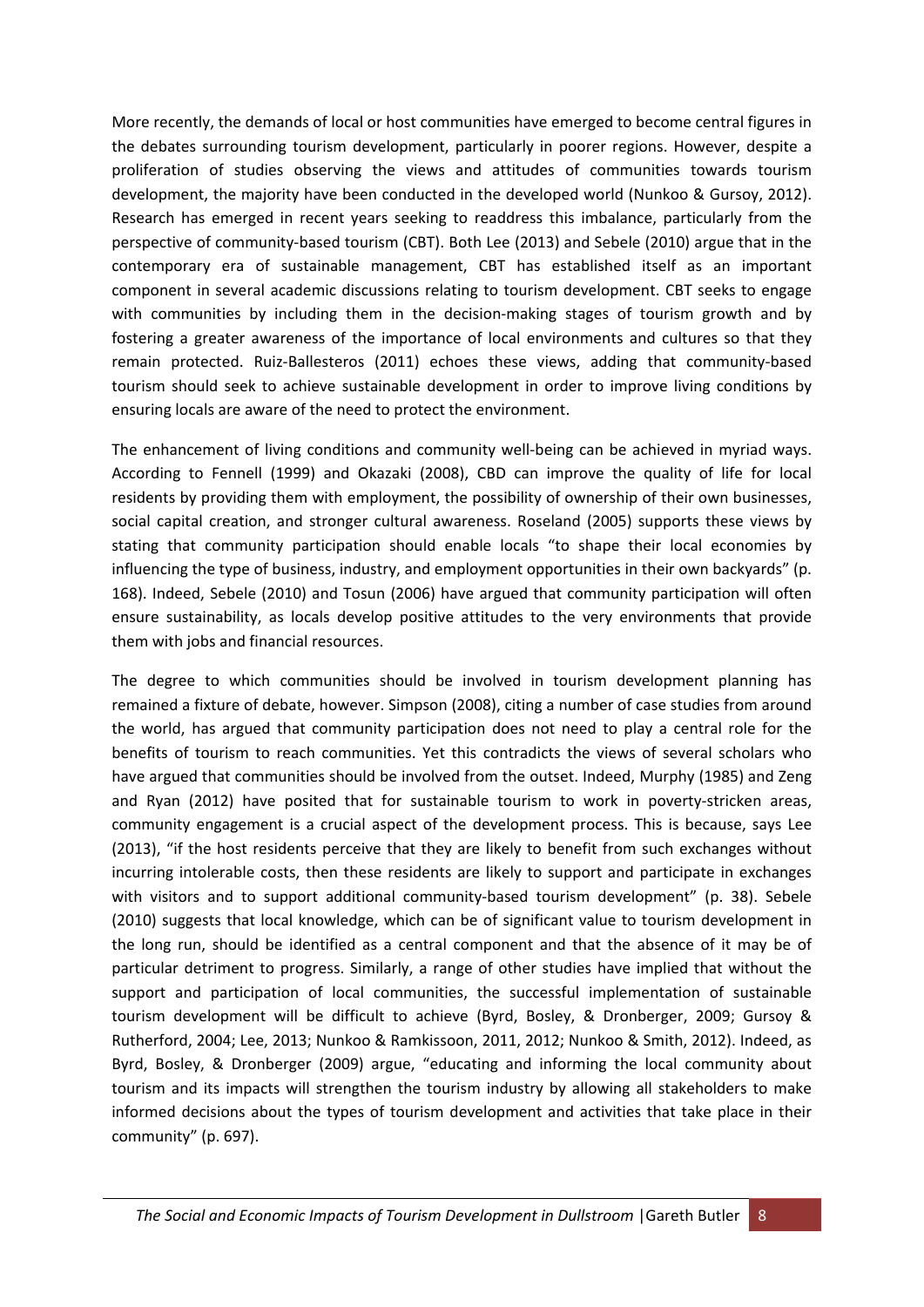According to Nyaupane and Poudel (2011), local communities that have been overlooked or marginalised during the planning stage of tourism development will frequently withdraw their support of the protection of natural environments. Sebele (2010) argues that this scenario is often fostered by a community's assumption that tourism development without their input "will not reflect their values" (p. 137). Hall and Richards (2000) also concur, stating "disadvantaged local communities may not be able to identify with tourism development because they view it as an exogenous development with benefits that largely accrue to outsiders…[an] inability to identify with tourism development in turn may lead either to resistance or indifference" (p. 298). Thus, based on the majority of outcomes observed in other studies, local community involvement during the planning stage is of significant importance to successful implementation. As Hall and Richards (2000) and McGeehee and Andereck (2004) all suggest, a local community's perception and understanding of tourism development is crucial and it is also imperative that they understand the consequences as well as the benefits.

In the South African context, tourism has emerged to become a highly important aspect of the national economy. However, it is not just the propensity of tourism to generate income revenues that signify its importance, but its ability to generate substantial levels of employment also. Briedenhahn and Wickens (2004) underline this importance:

*"In a country of expanding population, increasing unemployment, a declining currency, and a steady drop in the value of its mineral wealth, until now its most profitable commodity, tourism presents one opportunity to turn the tide of unemployment through the generation of jobs and the creation of entrepreneurial opportunities"* (p. 73).

Moreover, Briedenhahn and Wickens (2004) add:

*"Whilst many of South Africa's rural communities are lacking in education and financial resources, both of which have proved insurmountable barriers to participation in the tourism industry of the past, they are rich in an abundance of flair, creativity, warm hospitality and entrepreneurial skills, which have enabled them to eke out a living in highly adverse circumstances"* (p. 77).

Tourism development in South Africa therefore presents a range of possible solutions to the myriad economic and social problems that continue to persist. Indeed, as Frey and George (2010) have argued, almost two decades ago, the 1996 White Paper, *Development and Promotion of Tourism in South Africa*, underlined that for South Africa, "responsible tourism was not a luxury but a necessity" (p. 621). Moreover, tourism may be identified as an important vehicle to help reverse the social and economic legacies of the apartheid era that have continued to affect the majority black population. Buultjens et al.'s (2010) study, which observed indigenous tourism development in Australia, reveals a number of parallels between indigenous Australians and non‐white South Africans. This research noted that "Indigenous Australians are, in general, more likely than non-Indigenous Australians to be unemployed, to be living below the poverty line, to experience lower levels of education and to suffer greater health problems" (p. 597). Similar observations can be witnessed when one observes the demographic profiles of black citizens via the South African census of 2011. Naturally, employment generation is frequently identified as a solution to this highly problematic issue. Yet, Buultjens et al. (2010) highlight the additional obstacles that frequently prevent such actions to take place with ease: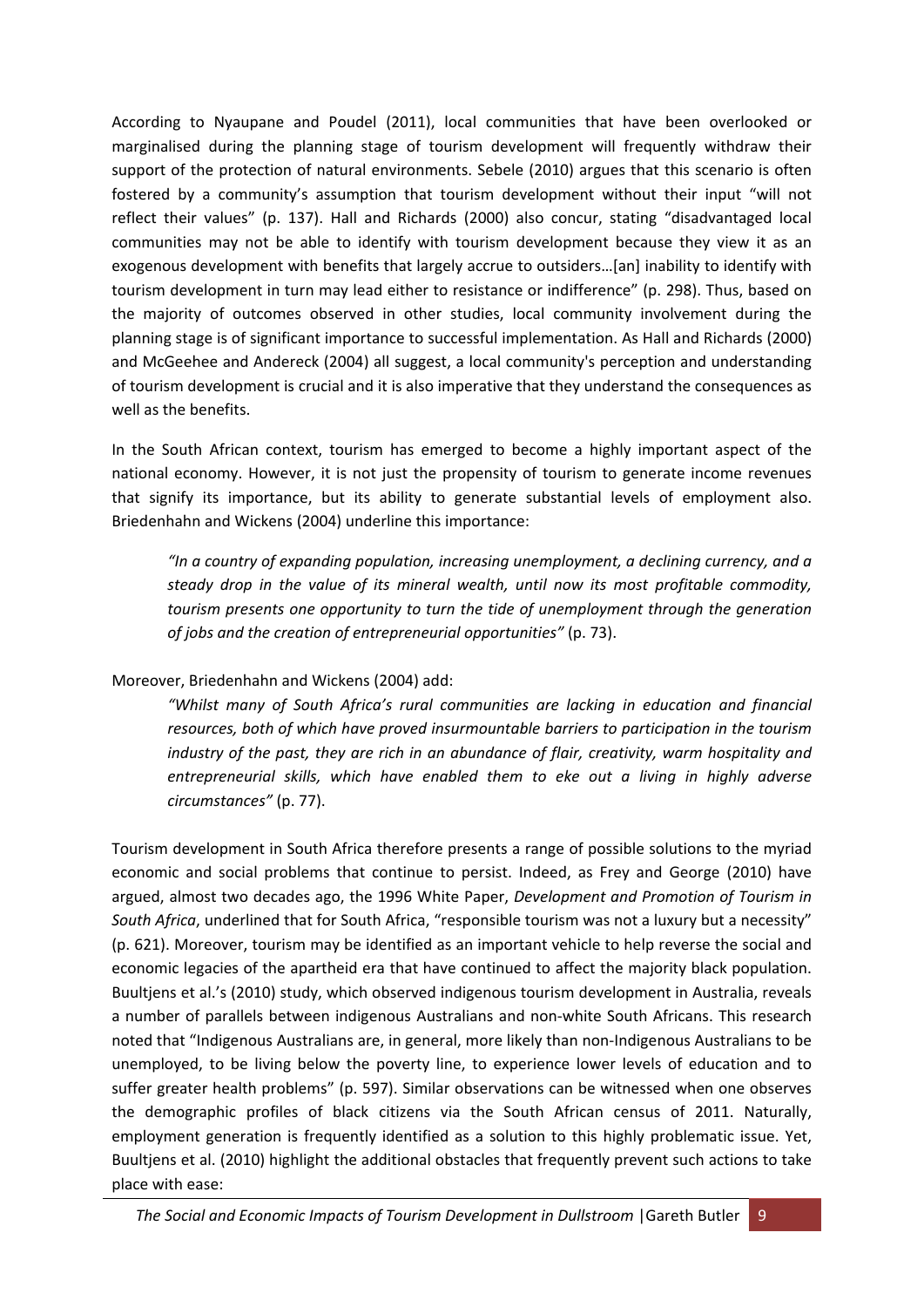*"One important way to address the disadvantage is for Indigenous people to access meaningful employment. However factors such as lack of education, vocational training and business skills have made this difficult. In addition, the fact that a relatively large proportion of Indigenous people live in regional and remote places with few opportunities for employment has exacerbated the problem of gaining employment"* (p. 597).

If one observes the current situation in many rural locations in South Africa, like Dullstroom, a similar narrative emerges. It is therefore essential that the importance of tourism development and the many positive impacts it can foster are outlined and analysed through this research study. However, before this step is taken, the prominent impacts tourism development may produce are discussed in the following section.

### **2.2. The impacts of tourism development**

The impacts resulting from tourism development have been discussed in numerous contemporary studies. Broadly speaking, these impacts are typically categorised as being either positive or negative, in one of three particular groups: 1) economic impacts; 2) environmental impacts; or 3) socio-cultural (or social) impacts. As one would perhaps expect, both the economic and environmental impacts caused by tourism development can be identified using a range of relatively standard criteria. Economic impacts can of course be measured through the financial flows that either enter or leave a national, regional or local tourism economy; through tax revenues, or via the number of direct and indirect forms of employment tourism may initiate. Environmental impacts on the other hand, can be observed by measuring criteria such as wildlife species decline, erosion rates, or by physical changes to protected areas. However, social impacts remain a more contested issue due to the many intangible benefits and costs tourism development may induce.

According to Sherman and Dixon (1991), positive social impacts can be described as "broadly as any gains in social welfare, either direct or indirect…such gains may be either financial in nature or nonmonetary" (p. 97). One must therefore assume that negative social impacts must entail a range of opposite processes. Examples of positive social impacts are provided by Meyer (2006), who observed that the benefits could include the development of new capacity (i.e. employees completing studies or qualifications specific to tourism), improved local infrastructure, and supplier support that entails the training of those employed in supporting businesses. Kim, Uysal and Sirgy (2012) have specifically noted the positives of infrastructural change which, they argue, produces distinctive social benefits:

"*Evidence exists that support the notion that tourism has positive social impact. For example, studies have shown that tourism brings more opportunities to upgrade facilities such as outdoor recreation facilities, parks, and roads..*." (p. xx)

Thus, the social benefits initiated by tourism can therefore be extensive in scope and present a range of outcomes that exceed economic gain. Although Sherman and Dixon (1991) acknowledge that tourism, if implemented correctly, may stimulate the economy by providing jobs and markets for local goods, they argue that regional or national governments must take heed of these additional benefits, stating "while government officials may be primarily interested in the amount of expenditures and employment opportunities generated, they also should be aware of the larger picture – that is, the social benefits associated with nature tourism" (p. 97).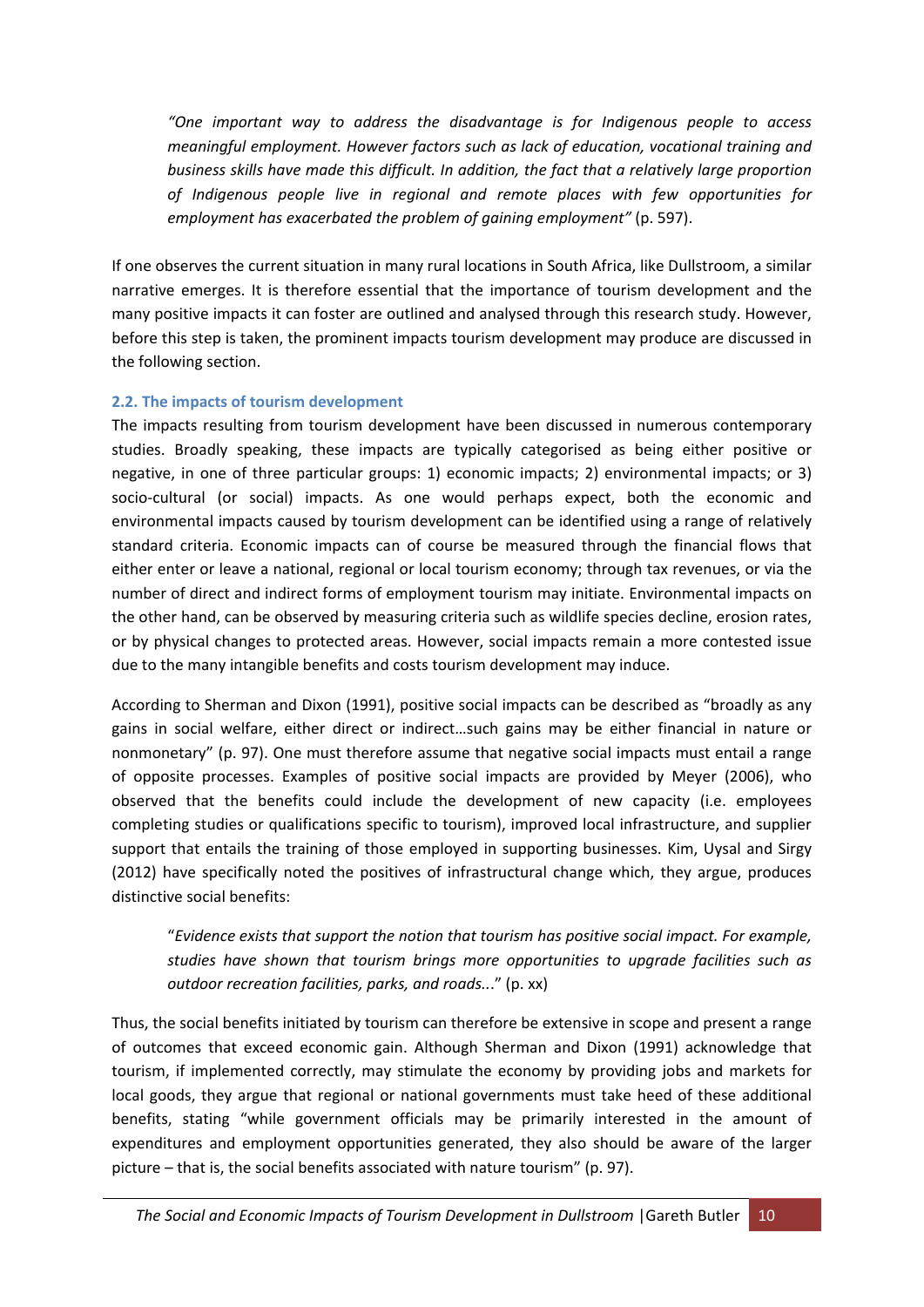Murray (2009, p. 3) has compiled a range of common positive impacts relating to the local economy, the environment, and the social well-being of the community. These are listed as follows:

# **Economic**

- Direct employment opportunities (including, administration, guiding, tours and transport, construction, hospitality, management, accommodation shopping, food and beverage outlets)
- Indirect employment opportunities (including, environmental management, entrepreneurs, other secondary industries)
- The support of the development of multi-sector or mono-sector non-profit enterprises (benefiting/controlled or strongly influenced by communities
- The provision of invigoration and development to local economies
- The provision of alternatives to changing or fading traditional industries
- An increase of land values, and thus rates payable to council for community services

# **Environmental**

- The improvement of the environment (including changes in subsistence leading to less degradation of natural resources)
- The encouragement of awareness and appreciation by the community of natural assets and the environment and other resources on which tourism relies
- The enhancement of management and stewardship of natural resources

# **Socio‐cultural**

- The stimulation of infrastructure development (roads, communications, healthcare, education, public transport, access to drinking water and food supplies)
- An increase in local or regional safety and security
- The facilitation of workforce development (e.g. rights and conditions)
- The promotion of civic pride (in community, culture, heritage, natural resources and infrastructure)
- An increased awareness that it may be mutually beneficial to all stakeholders in the community
- The potential creation of new opportunities and the broadening of idea horizons
- The promotion of cultural understanding
- The preservation of cultural and social heritage and local languages or dialects
- The support and preservation of local and unique crafts and skills
- The creation of a sense of well-being
- The promotion of greater cross‐institutional understanding
- The further appreciation of cross‐stakeholder goals and agendas
- The building of skills and influence
- The stronger enforcement of government policy (national, regional and local)
- Further skills enhancement (training; such as administrative, service industry, maintenance, guiding, etc.)
- The building of capacity both collectively and individually
- The development of empowerment (gender and community; social, financial, etc.)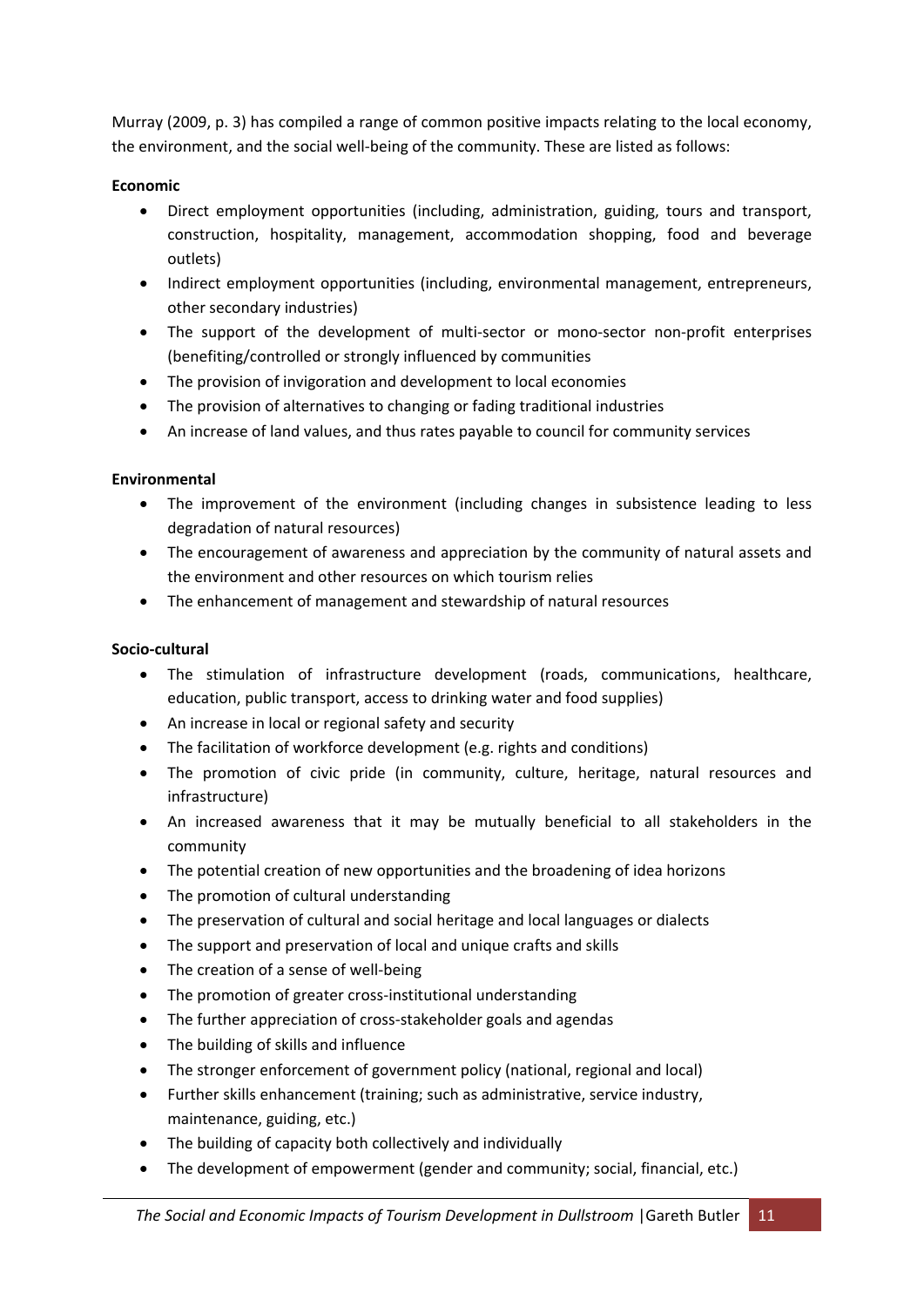Although it has been established that tourism development has the potential to produce many benefits, a series of negative impacts may also emerge however. Citing numerous studies that have been undertaken to observe negative tourism impacts, Simpson (2008) argues that "communities may become subject to external pressures, issues of governance and structure, conflicting stakeholder agendas, jealousies and internal power struggles, and the growth of artificial hierarchies and elites may occur, diminishing or undermining potential benefits to the community" (p. 3). Deller (2010) cites the observations of Frederick (1993) and Lewis, Hunt and Plantinga, (2003), who have all posited that most tourism‐related jobs are "low‐skilled, low‐paying, and seasonal which results in the promotion of a class of workers referred to as the working poor" (p. 181). Others have suggested that tourism may also induce higher living costs (Latkova & Vogt, 2012; Nunkoo & Smith, 2013), or promote the development of an economy that is overly dependent on tourism (Nunkoo & Gursoy, 2012). Zeng and Ryan (2012) and Jim and Xu (2002) note that one of the key issues with tourism development in poor communities is the unrealistic expectations locals place on tourism, and that the failure to meet these high expectations will lead to apathy or even a withdrawal of support. Thus, tourism should not necessarily be identified as a tool to economic salvation without considerable thought and the development of a distinct awareness of the implications it may pose to communities and environments.

#### **2.3. Tourism development, poverty relief and empowerment**

As discussed earlier in this study, tourism has been identified as a vehicle to reduce poverty in developing nations. Indeed, the notion of "pro‐poor" tourism (Hall & Page, 2009; Meyer, 2007; Rogerson & Pillay, 2013; Rogerson & Rogerson, 2010) has garnered increasing attention in a plethora of recent studies. However, although tourism has been identified as a solution to poverty alleviation, numerous examples reveal that high leakages (caused by high numbers of foreign business developments) will often result in little to no improvement in the reduction of poverty amongst communities (Blake, Arbache, Sinclair, & Teles, 2008). As Sandbrook posits (2010), leakages are caused "when revenue leaves the destination as profit to non‐local businesses or for the purchase of external goods and services" (p. 21). Therefore, economic growth does not necessarily result in enhanced social benefits. Park and Stokowski (2009, p. 905) noted that even in scenarios whereby tourism development resulted in the creation of new jobs, many were filled with foreign nationals or non‐local residents, as opposed to members of the immediate community. Moreover, the notion of pro‐poor tourism presents other contentious issues as "local people may not want to be labelled in a way that portrays them as helpless, miserable, and primitive" (Nyaupane & Poudel, p. 2011, 1348). Similarly, citing the observations of Pfohl (1994), Nyaupane & Poudel, 2011, (p. 1348) argue that such terms may portray the poor as "abnormal losers", and instead terms such as, ''livelihood improvement'' should be preferred over ''poverty reduction.''

Nonetheless, Hall and Page (2009) suggest that poverty reduction and pro‐poor tourism have emerged to become "key considerations for the future of international tourism management" (p. 1). According to McCulloch (2001) poverty is a term that is attributed to those who earn low incomes or are unemployed, have limited or no education, and frequently reside in areas or environments of poor quality. Scoones (1998) argues that poverty is not simply a case of lacking financial resources but social resources too, including access to clean and pleasant environments.

In order for poverty reduction to be achieved, Nyaupane & Poudel, (2011) argue that community "empowerment"' is an intrinsic theme that not only includes economic factors but social factors too.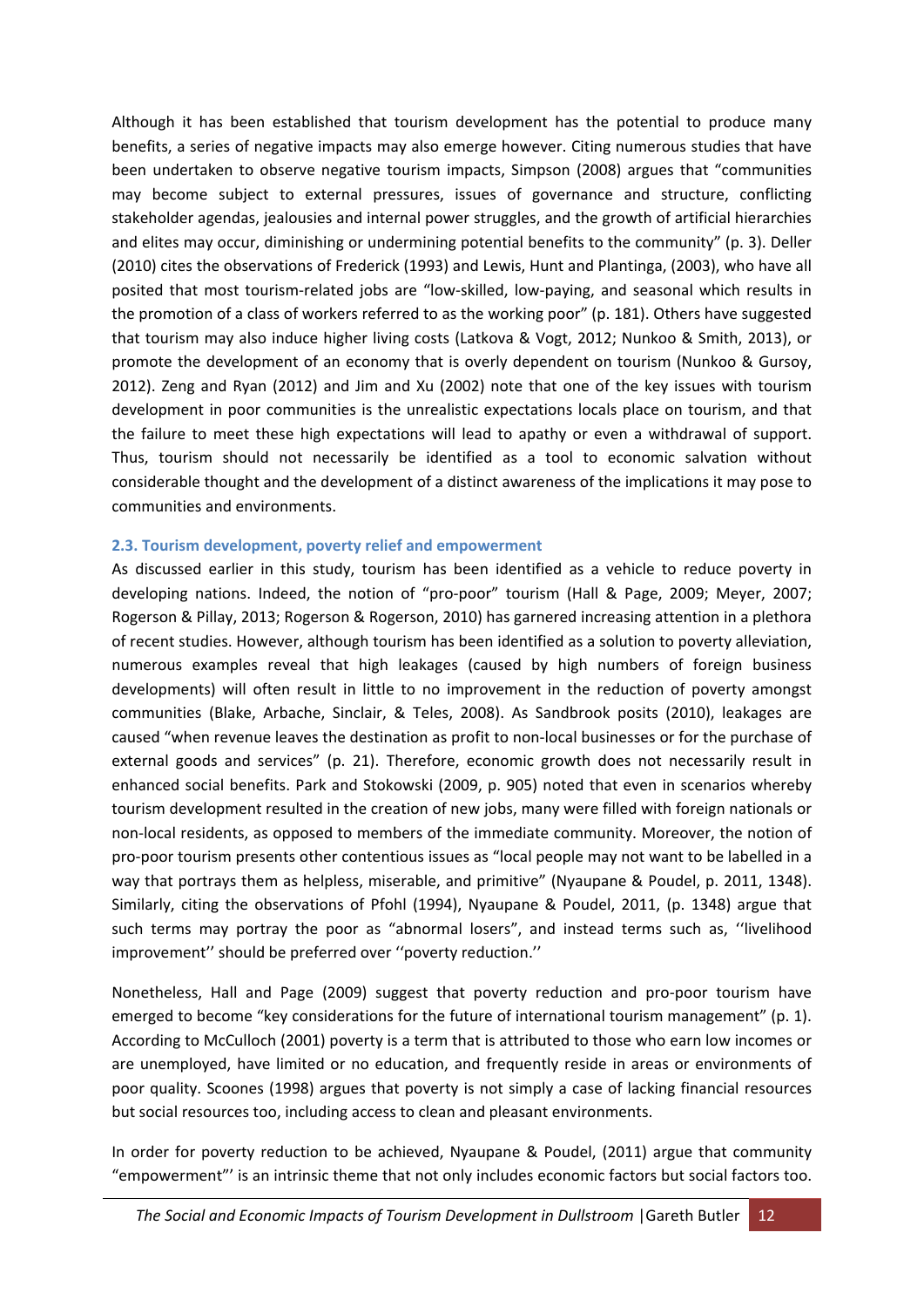Citing the views of Friedmann (1992) and Scheyvens (1999), Nyaupane & Poudel (2011) suggest that the notion of empowerment "is a multi-dimensional concept including economic, social, political, and psychological empowerment" (p. 1346). Members of a community may be economically empowered through formal or informal sector employment and via the development of new businesses. Economic empowerment may also enable communities to improve their own livelihoods by developing better infrastructure and by increasing access to education or health care (Nyaupane & Poudel, 2011). However, other modes of empowerment may entail a plethora of additional advantages. This may include "social empowerment", whereby communities become more cohesive as they pull together, and "psychological empowerment" which includes the development of self‐ esteem amongst community members (Nyaupane & Poudel, 2011; Scheyvens, 1999). Of course, these forms of empowerment overlap and interact with each other. Citing the observations of Friedmann (1992), Nyaupane & Poudel (2011) offer one such example from a gender perspective:

*"If women are socially empowered, it releases their non‐economic yet challenging household work, which will free their time that can be used to earn income, which gives them economic empowerment. In turn, it may contribute to self‐confidence (psychological empowerment) and political empowerment."* (p. 1346‐47)

Empowerment may be achieved in other ways, particularly via the notion of "capacity building" which was mentioned briefly earlier in this study. The notion of capacity building typically involves developing community access to information, greater social inclusion and increased participation ‐ particularly for those that live in socio‐economically challenged areas (Beeton, 2006; Nyaupane & Poudel, 2011). Through empowering poor communities it is additionally argued that self‐reliance is enhanced as they develop skills and knowledge that enable them to become self-sufficient and, on occasion, small‐scale entrepreneurs (Nyaupane & Poudel, 2011; Victurine, 2000; Weiler & Ham, 2002). Moreover, Nyaupane & Poudel (2011) argue that these developments may also benefit low‐ income groups through increased skills development in a variety of employment sectors including fisheries, fruit and vegetable production, nature guiding, and hotel operations.

According to Mitchell and Ashley (2010, p. 21‐22) 'three key pathways' can influence poor communities via tourism development:

**1) Direct effects of tourism on the poor:** these include both labour income and other forms of earnings from the tourism sector (i.e. jobs in hotels and restaurants, taxi rides). It also includes direct effects from tourism on the poor even if they are non-financial livelihood changes (improved infrastructure or reduced access to the beach for local residents).

**2) Secondary effects of tourism on the poor:** this includes indirect earnings (and non‐financial livelihood impacts) from non-tourism sectors that arise from tourism activity (crafters, construction workers, farmers, etc.). Also included are induced effects from tourism workers who re‐spend their earnings in the local economy.

**3) Dynamic effects:** this broad category covers long‐term changes in the economy and patterns of growth whether experienced, in the macro economy, or limited to the local economy at the destination.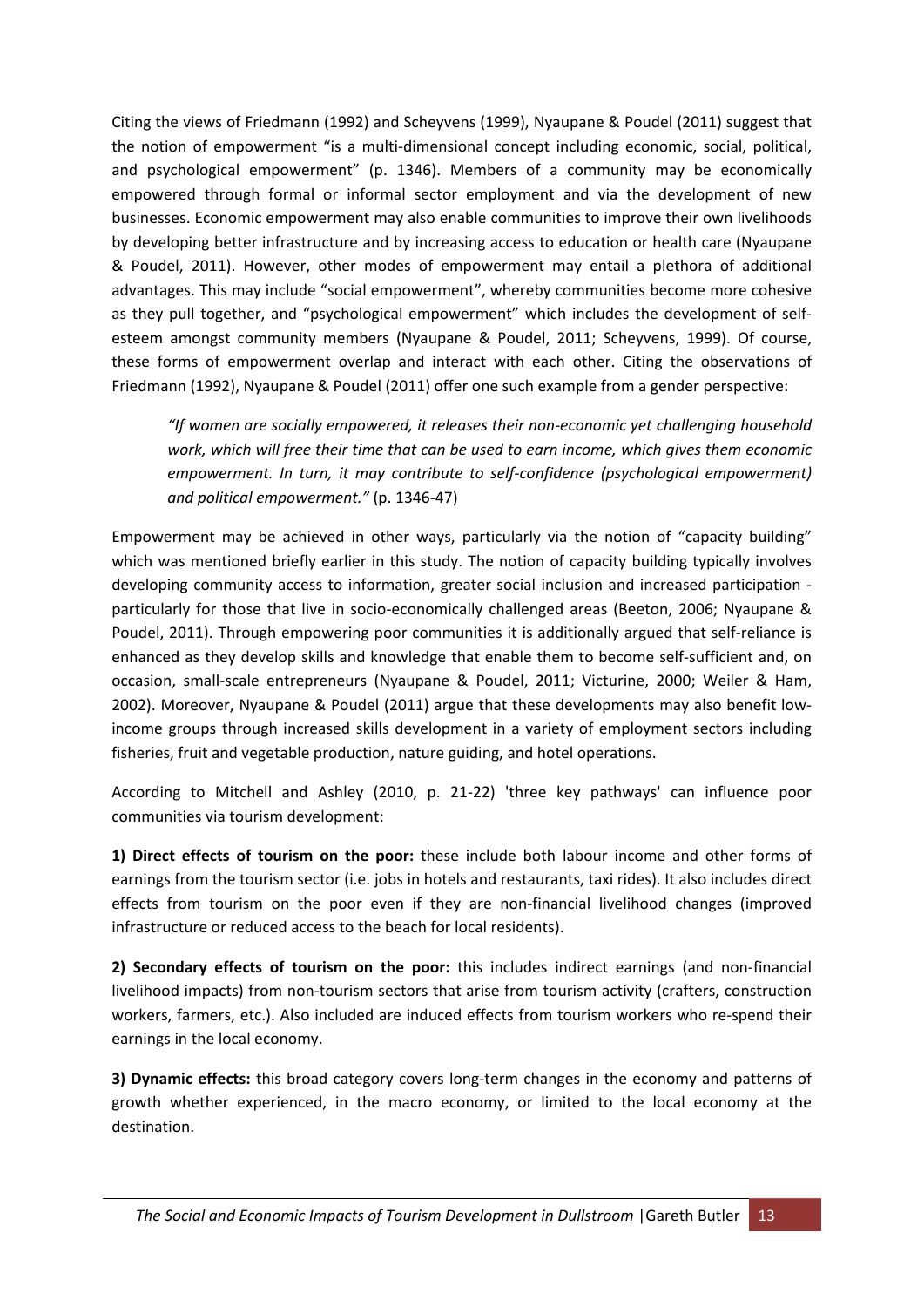Tourism development then, does not just affect those that are employed directly within the industry but those indirectly, in other employment sectors, too. To illustrate this point further, the secondary effects of tourism development, which includes the construction of a series of 'supply chains', will now be discussed in further detail.

## **2.4. Tourism and the development of supply chains**

Tourism development can generate a number of jobs that are specific to the industry. However, it may also develop a series of additional positions in supporting industries that are frequently termed as 'secondary effects' or 'secondary impacts'. Nyaupane and Poudel's (2011) research of tourism development and livelihood benefits in a Nepalese national park revealed that tourism could provide opportunities for self‐employment, as locals elected to open souvenir shops, poultry farms and small guest houses. Moreover, others were empowered with opportunities to earn higher incomes, as some opted to sell timber to tourists instead of making wooden souvenirs. Thus, new forms of labour emerge that are instigated by the development of tourism. Indeed, it has been argued that tourism supply chains may support more households than those directly benefiting through tourism (Kirsten & Rogerson, 2002; Ashley & Haysom, 2008; Pillay & Rogerson, 2013; Rogerson & Rogerson, 2010; Timothy & Teye, 2009). As Nyaupane & Poudel (2011) argue, tourism does not just involve the creation of jobs in hotels, guest houses, restaurants or souvenir shops; it may also instigate a demand for new food and beverage or handicraft suppliers to emerge. This concept is illustrated by Pillay & Rogerson (2013) who suggest that:

*"procurement by the accommodation sector is considered to offer high potential for engaging with groups of smaller, local and disadvantaged entrepreneurs as suppliers. For tourism accommodation providers the expansion of linkages with local food producers represents the foundation for building economic opportunities and correspondingly to catalyse local economic development"* (p. 50).

Moreover, as Sherman and Dixon (1991) note, secondary employment opportunities are not just restricted to supplying food or souvenirs but to developing infrastructure, including the construction of roads, rail networks and their long‐term maintenance. Thus, as Nyaupane and Poudel (2011) and Ollenburg and Buckley (2007) argue, if supply chains are fostered through the development of markets that supply local goods, leakages can be reduced. Pillay & Rogerson, (2013) concur, stating, "Tourism planners acknowledge that in the context of the developing world inter‐sectoral linkages between tourism and other economic sectors often are weak and should be improved through integrating tourism more closely into local economies thereby to catalyse other local activities" (p. 50). As Scheyvens (2011) and Pillay and Rogerson (2013) suggest, magnifying the benefits of the multiplier effect should therefore be central goals for the governments of developing nations that have high tourism potential.

Nyaupane & Poudel (2011, p. 1354) outline some of the key benefits supply chains may foster:

#### **Empowerment**

- Increased access to information
- Increased access to conservation education programs
- Increased access to forests and traditional use rights
- A greater Influence in planning and decision making process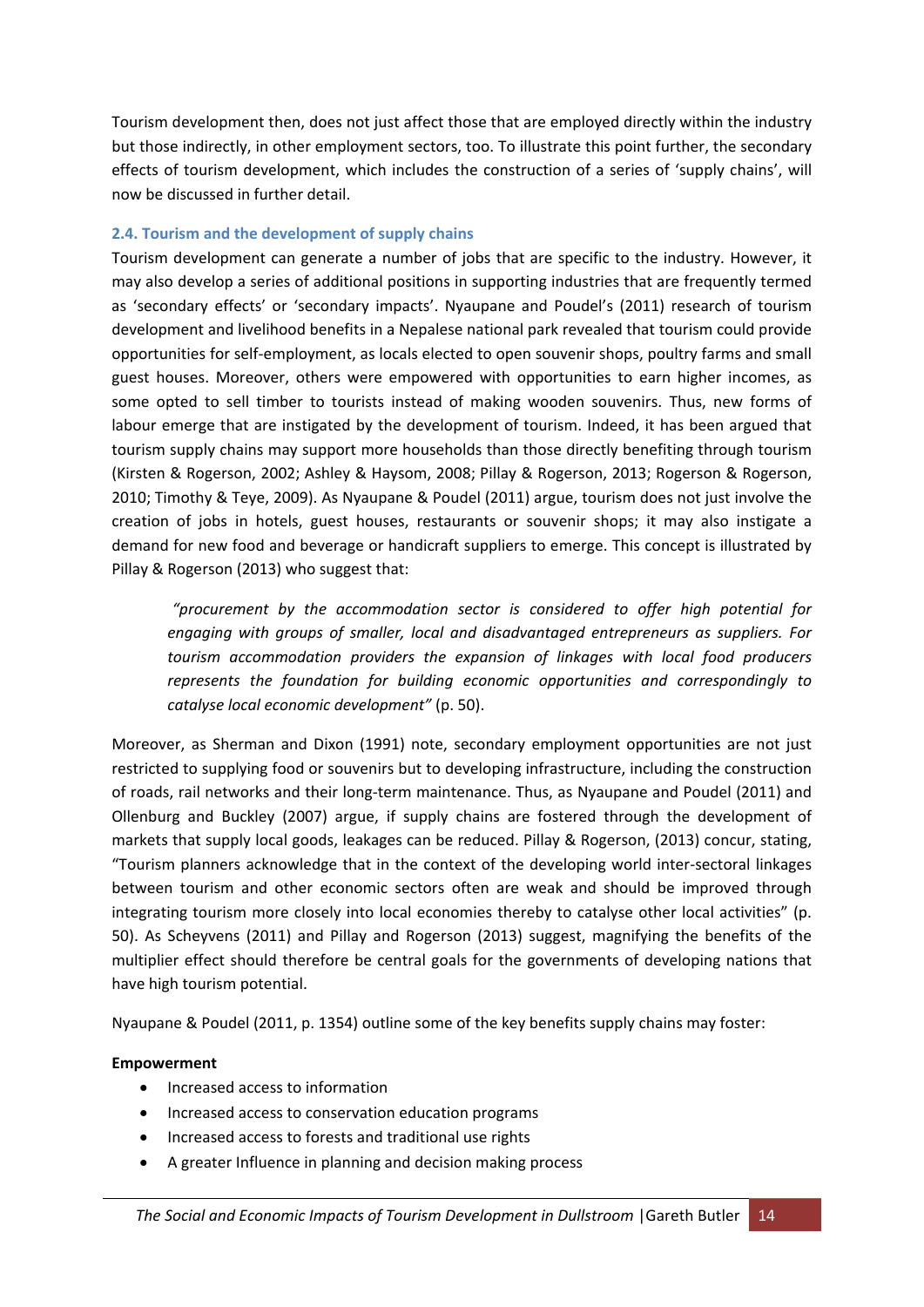#### **Capacity Building**

- Greater opportunities to participate in skill development training
- Increased opportunities to participate in income generating activities
- A wider availability of small loans

#### **Economic Benefits**

- Increased employment opportunities in tourism businesses
- A larger market for local farm produce
- A larger market for non-farm produce
- Further opportunities for microenterprises
- Wider collective economic benefits

#### **Biodiversity Conservation and Environmental Services**

- Increased participation in biodiversity conservation programs
- Greater conservation awareness
- More activities to reduce pressure on natural resources

#### **Amenities Development**

- Improvement of local Infrastructure
- A better conservation infrastructure (trails, forest roads, fences, etc.)
- A stronger tourism superstructure
- The further development of new tourism products

This literature review has revealed that the economic and social benefits afforded to members of the local community are considerable in number and wide in scope. These benefits do not just extend to those directly in tourism however, but to those indirectly employed too. In the context of South Africa, where unemployment figures remain high and population education or skill levels remain low (particularly when one observes those residing in rural townships like Sakhelwe), the importance of highlighting the impacts of tourism development is therefore imperative. This study continues with an explanation of the methodology that was constructed to illustrate these key themes.

#### **3. Methodology**

#### **3.1. Overview**

Primary research materials were acquired in three particular ways. The first, involved a number of semi-structured interviews that were conducted by the lead researcher with local business owners and managers. The second, involved a series of semi‐structured interviews with employees who resided in the township of Sakhelwe. These interviews were conducted by two research assistants that were fluent in a number of official South African languages. The third, involved the compilation of total employment figures of those working in the Dullstroom region's tourism industry or those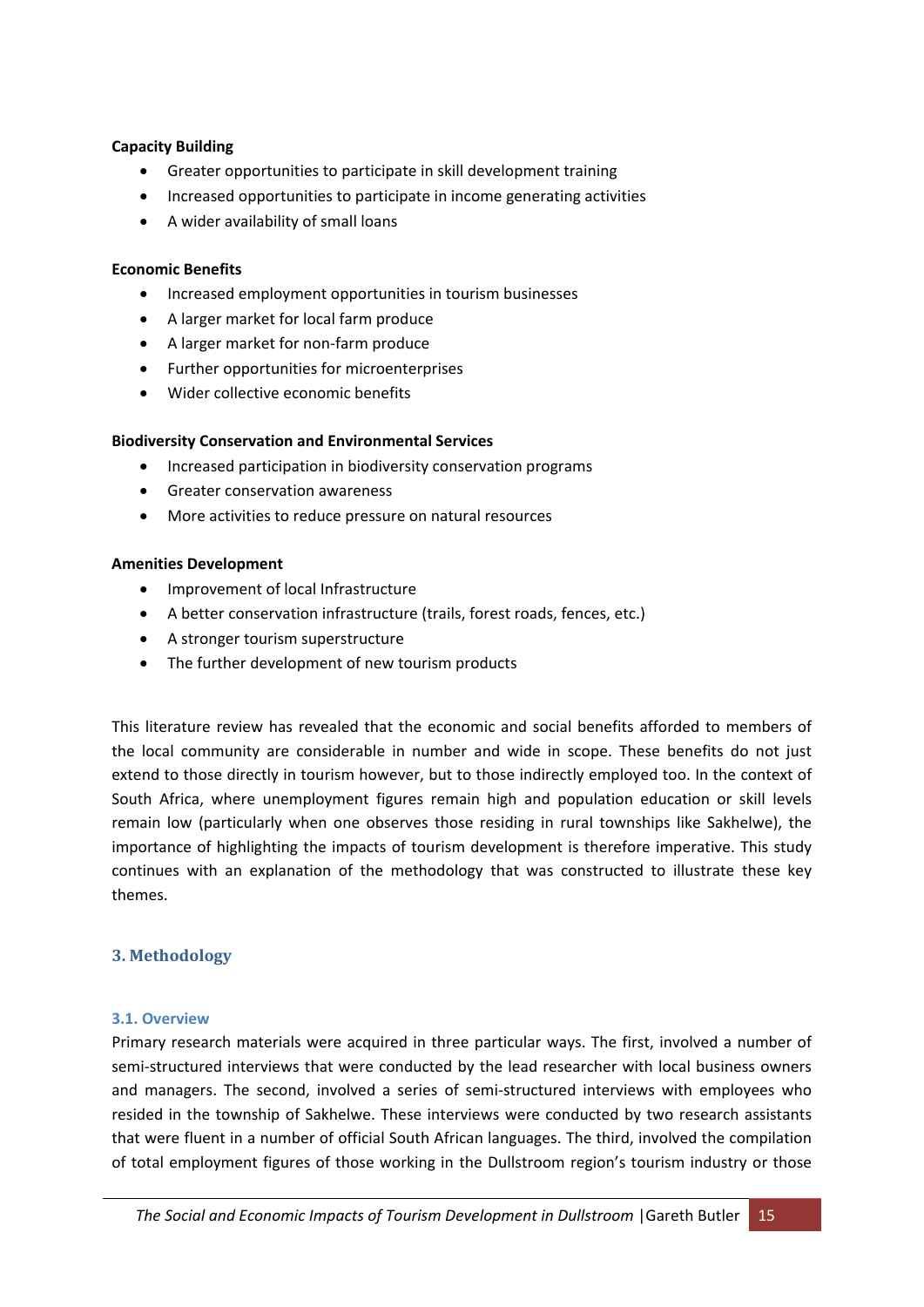heavily influenced by it. These were compiled through telephone conversations and via face-to-face meetings with managers or owners.

Semi-structured interviews were selected because of their ability to source additional material at the interviewee's own discretion. As Palmer (2005) has argued, conversational interviews, if structured to encourage open dialogue, have the potential to put people at ease and will permit the interviewee to reveal underlying feelings, assumptions and beliefs without fear of criticism. The practice used in this study attempted to trigger individuals to "talk freely" and enabled them to "express detailed beliefs and feelings on a topic" (Kinnear, Taylor, Johnson, & Armstrong, 1993, p. 240). The compilation of local tourism employment statistics served two particular purposes. First, it enabled the researchers to establish the size and demographic scope of employment levels in Dullstroom's tourism and hospitality sector. Second, it provided the research team with a comprehensive breakdown of the largest employers in Dullstroom. This then permitted the lead researcher to identify which businesses would be identified to take part in the study (it was deemed that the larger number of people they employed, the more influential they would be in terms of generating social and economic impacts). Interviews were then arranged with a total of 20 tourism businesses that typically included hotels, country estates, cafes or restaurants. These interviews were constructed to take place with managers or senior personnel (or if the business was small enough, the owner themselves). However, 2 pre-arranged interviews were cancelled due to unforeseen circumstances, while a further 2 interviewees requested that the information they provided not be used in this study. Consequently, these two interviews were removed from this study.

Two research assistants were employed to collect research materials through pre‐arranged interview sessions with employees that worked in Dullstroom but were residents of the township of Sakhelwe. A total of 10 local tourism businesses were selected to participate, with 8 agreeing to provide access to their employees. Both research assistants had the ability to converse in at least two of the following languages: English, Afrikaans, isiZulu, isiXhosa, isiSotho or Tswana. This ensured that respondents fully understood the nature of the questions being asked - even if their English proficiency was relatively weak (the researchers could translate any problematic questions). A total of 46 interviews were successfully acquired in October, 2012.

All interviews were initially transcribed into text by the lead researcher or by a research assistant if the interview was conducted in a language other than English. This was then followed by in‐depth analysis of the data (after translation), in which the lead researcher read the transcripts again and divided the whole empirical material into particular units and categories (Jennings, 2010). Inductive codes were developed and emergent themes identified (Creswell, 2007). Using Gubrium and Holstein's (1997) narrative practice approach, the material was examined in terms of how the stories were told by the respondents, in terms of emphasis, as well as what they actually said. As Marvasti (2004, p.97) argues: "[n]arrative practice... aims to simultaneously study *what* people say or do and *how* they make it meaningful." In the interests of confidentiality, all respondents that participated in the semi‐structured interviews were assigned a unique number so that names remain unknown. The managers and owners are represented by the number range  $SP1 - 16$  (SP = senior personnel), while employees were assigned the range E1-46 (E = employee). The 16 senior personnel and 46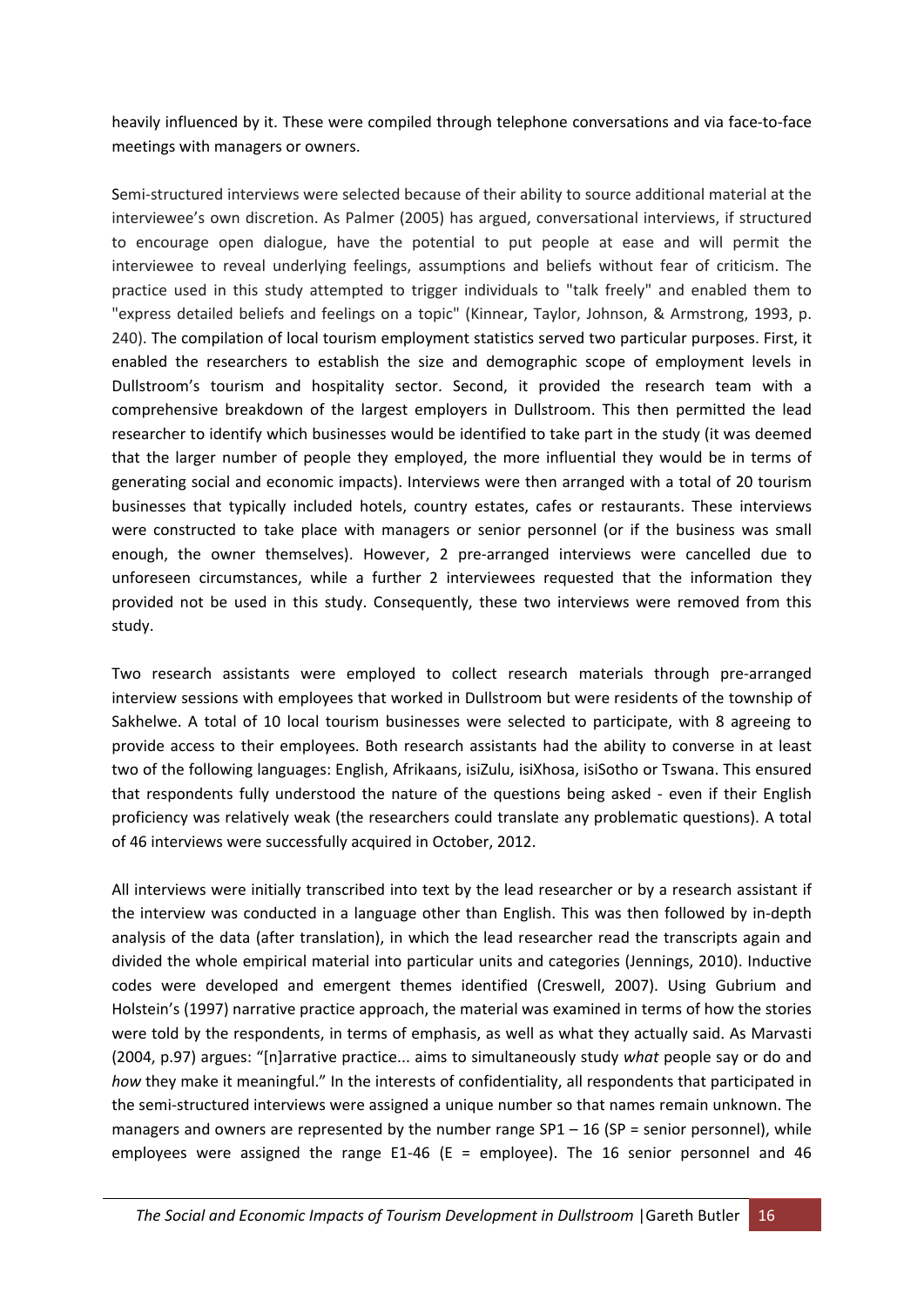employees will be addressed as such in the discussion section of this paper; however the genders of the employees will also be included.

#### **4. Discussion**

#### **4.1. Quantitative findings overview**

Over 150 tourism-related businesses were contacted throughout Dullstroom and the surrounding area. A total of 133 of these businesses provided employment figures and their basic demographic profiles (gender and race only). The selected businesses were either directly involved in the tourism and hospitality sector (such as hotels, lodges, restaurants and cafes, etc.) or, by their own admission, relied heavily on tourist visitor revenues (gift shops, activity providers, fishing supply shops, etc.). It was reported that 1097 full time positions (see table 1) and 208 part time positions (see table 2) were attached to these businesses. In terms of gender (see table 3), 602 full time positions were held by female employees (54.9%), in comparison to 495 being held by men (45.1%). Breaking down these figures from a racial perspective (see table 4), 925 of these positions were held by black employees (84.3%), in comparison to 172 positions held by non-black employees (15.7%).

In terms of full time employment, black females represented the largest group (506, 46.1%), followed by black males (419, 38.2%), non‐black females (96, 8.8%) and finally by non‐black males (76, 6.9%). From the perspective of those engaged in part‐time employment, black males represented the largest group (101, 48.6%), followed by black females (66, 31.7%), non‐black males (21, 10.1%) and non‐black females (20, 9.6%). In contrast to full time employment figures, a greater number of men (122, 58.7%) were employed in part-time positions (see table 5) in contrast to women (86, 41.3%). However, from a racial perspective, black people were the dominant group once again (167, 80.3%), in comparison to non‐black people (41, 19.7%).

| Group               | Full time employed | % total |
|---------------------|--------------------|---------|
| Black male          | 419                | 38.2    |
| <b>Black female</b> | 506                | 46.1    |
| Non-black male      | 76                 | 6.9     |
| Non-black female    | 96                 | 8.8     |
| <b>TOTAL</b>        | 1097               | 100     |

Table 1. Demographic profiles of full time employees

Table 2. Demographic profiles of part time employees

| Group               | Part time employed | % total |
|---------------------|--------------------|---------|
| <b>Black male</b>   | 101                | 48.6    |
| <b>Black female</b> | 66                 | 31.7    |
| Non-black male      | 21                 | 10.1    |
| Non-black female    | 20                 | 9.6     |
| <b>TOTAL</b>        | 208                | 100     |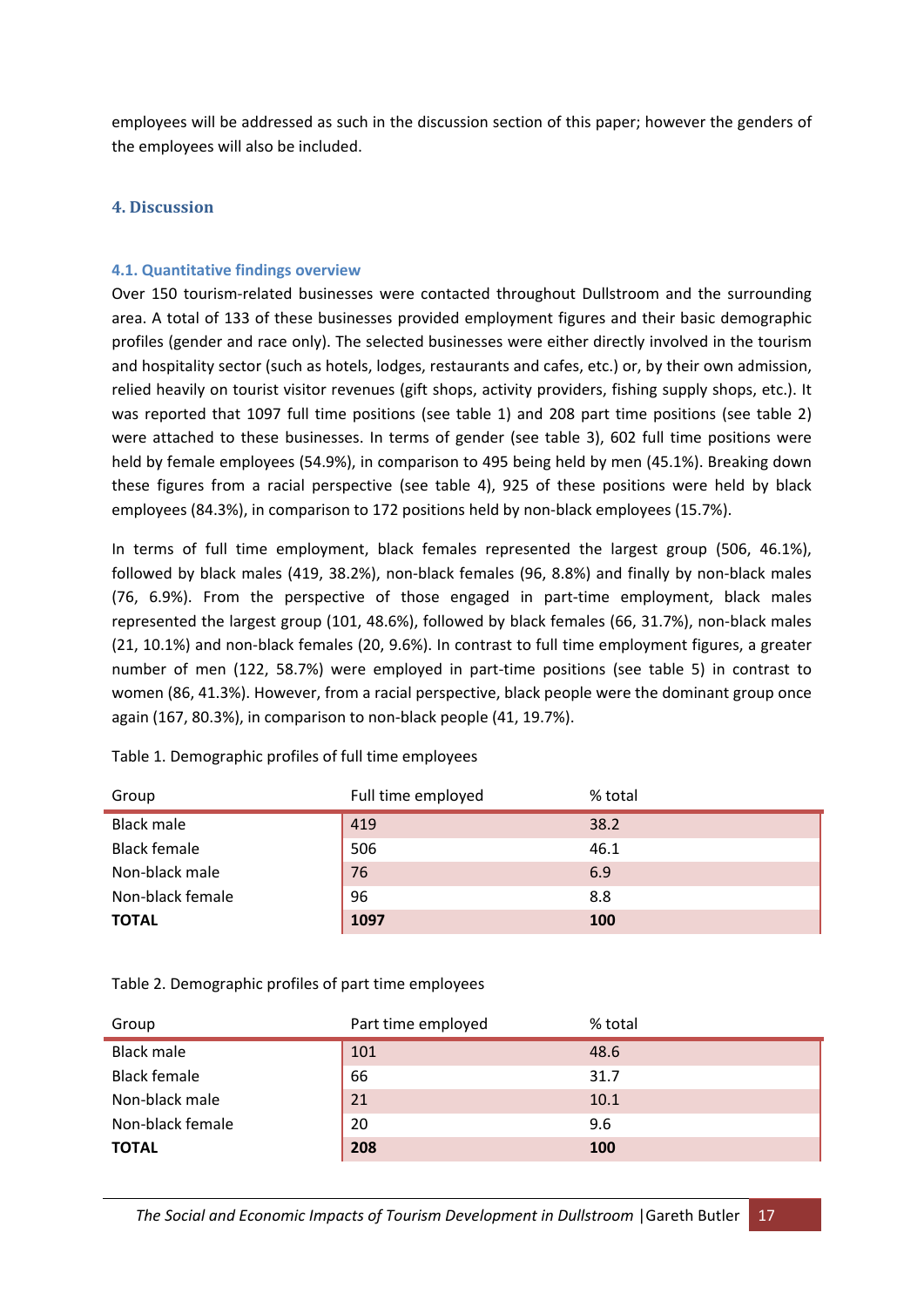#### Table 3. Full time employment by gender

| Group        | Full time employed | % total |
|--------------|--------------------|---------|
| Male         | 495                | 45.1    |
| Female       | 602                | 54.9    |
| <b>TOTAL</b> | 1097               | 100     |

#### Table 4. Full time employment by racial group

| Group        | Full time employed | % total |
|--------------|--------------------|---------|
| <b>Black</b> | 925                | 84.3    |
| Non-black    | 172                | 15.7    |
| <b>TOTAL</b> | 1097               | 100     |

#### Table 5. Part time employment by gender

| Group        | Part time employed | % total |
|--------------|--------------------|---------|
| Male         | 122                | 58.7    |
| Female       | 86                 | 41.3    |
| <b>TOTAL</b> | 208                | 100     |

#### Table 6. Part time employment by racial group

| Group        | Part time employed | % total |
|--------------|--------------------|---------|
| <b>Black</b> | 167                | 80.3    |
| Non-black    | 41                 | 19.7    |
| <b>TOTAL</b> | 208                | 100     |

#### **4.2. Qualitative findings overview**

The qualitative materials acquired during this research study revealed that tourism development in Dullstroom had provided a range of positive economic and social benefits, particularly for residents living in Sakhelwe. Economically, many respondents had gained long-term positions that offered reliable salaries and provided notable improvements in living standards. It was additionally observed that these salaries were frequently increased due to internal promotion opportunities or the acquisition of new skills and qualifications. However, there were also significant economic benefits for Dullstroom's non-black population, including those that had developed successful establishments that were supported by a strong foundation of loyal, highly skilled and experienced staff members. In many scenarios, it was argued that these successful businesses would have struggled or even failed if it were not for the quality of staff Sakhelwe provided.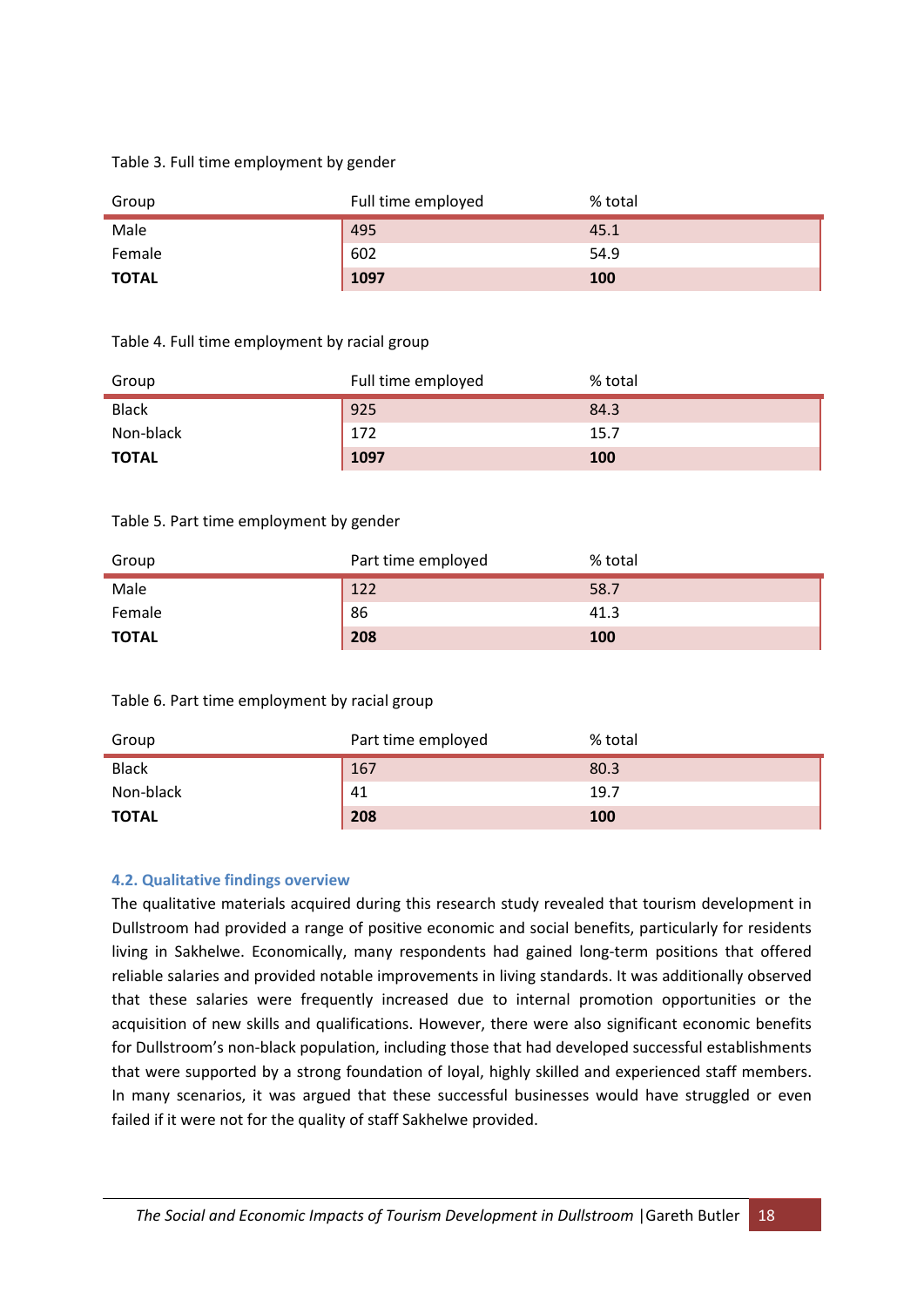Social benefits initiated by tourism development included capacity building, empowerment (including the specific empowerment of black females), and long‐term career development opportunities. Dullstroom aside, the secondary effects of tourism development were felt in nearby locations such as Belfast, Lydenburg and Machadodorp. Here, a number of businesses in a range of different sectors directly provided goods and services to the tourism industry in Dullstroom. A range of local supply chains were also identified that had created a number of formal and informal positions. These themes will now be observed in further detail.

#### **4.3. Capacity building**

The notion of capacity building has been identified as the development of community access to information, further social inclusion and increased participation, particularly for those that reside in socio-economically challenged areas (Beeton, 2006; Nyaupane & Poudel, 2011). Capacity building may also entail the development of new skills (both tangible and intangible) and leadership capabilities. Interviews conducted with both senior personnel and employees throughout this study demonstrated that capacity building was one of the key benefits instigated by tourism development in Dullstroom and the surrounding region. Indeed, a number of narratives relating to evidence of capacity building amongst local community residents emerged. These narratives included the development of new skills that were either tourism‐specific (customer interaction and communication, food preparation, and serving) or more broader in nature that were relevant to a number of industries (computer literacy skills, supervisory training, health and safety awareness, and first aid). The skills and qualifications that had been developed through employment in tourism were also wide in scope. Many employee interviewees suggested that they had acquired practical skills through in‐house training. Indeed, all of the businesses interviewed in this study implied that, at the very least, they provided some form of in‐house training to their employees upon the commencement of their positions. However, formal qualifications were additionally acquired by some interviewees, including the completion of matric-level subjects (particularly amongst those that left school early), university diplomas and degrees, guiding certificates, driving licences, first aid certificates, and computer literacy courses. Moreover, many of the senior personnel interviewed in this study pointed out that they had provided financial assistance towards their employees acquiring new skills or qualifications.

In most scenarios, it was revealed that employees frequently started in positions without any formal training or industry‐specific skills. It was also noted that many respondents from Sakhelwe had left school without matric‐level qualifications. As a consequence, many of the employees from Sakhelwe reported that were highly vulnerable in terms of employability and that the tourism industry had not only provided them with stable jobs, but with jobs that developed both tangible and intangible skill sets. Although the overwhelming majority of interviewees were born and raised in Sakhelwe, a small minority revealed that they had arrived from nearby towns or villages and had sought employment in Dullstroom because they perceived it to be a location that would provide jobs that were both sustainable and economically rewarding. Indeed, many of these respondents suggested that they had been previously employed in a number of short-term positions in other sectors, such as security guards or factory workers; however, these jobs were often poorly paid and susceptible to being withdrawn at short notice. Tourism employment then, provided local residents with a spectrum of economic and social benefits. Although many acknowledged that their positions rarely included high salaries or fringe benefits, the stability they were provided with ensured that social conditions could be significantly improved. The potential for capacity building was identified as a central theme in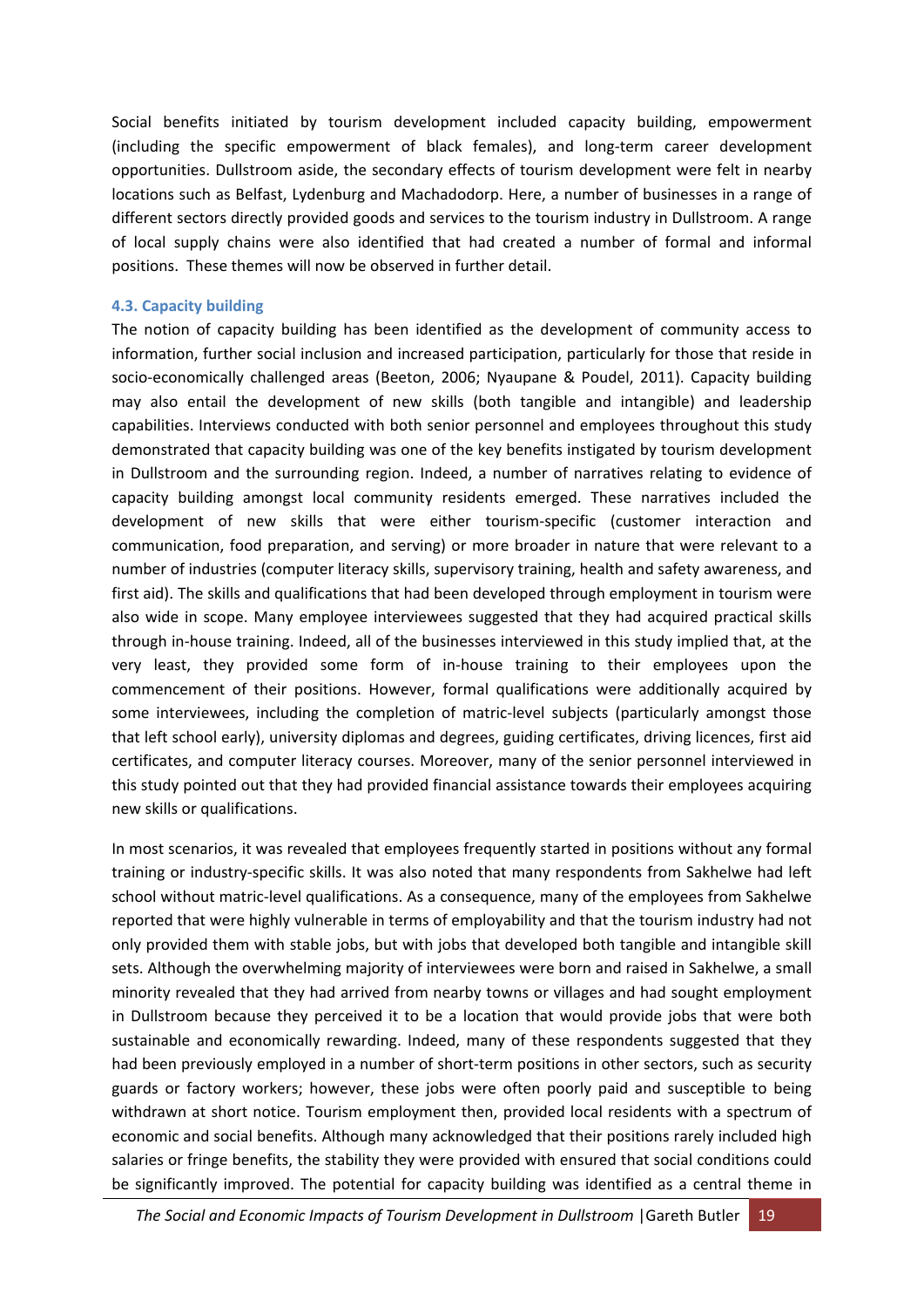many conversations. From the perspective of managers and owners, it was evident that many had invested a great deal of time and money into their employees' development so that they could become more effective staff members. Examples of these processes may be observed in the following statements supplied by senior personnel interviewees:

*We train our staff in‐house and they are trained to do exactly what we can do...they don't have any qualifications but we can give them skills. The girl that bakes for me can prepare anything from my recipe book. She is so well trained that I don't even have to be here anymore...When I come to work in the mornings everything is ready for distribution and she is now training another member of staff. So, they can teach others what we have taught them in the first place. They arrived here with nothing...we actually can't call them chefs because they have no training or papers but they can cook incredibly well.* (SP2)

*Soon we'll need far more people, including managers to take care of our business…I've already earmarked local black ladies that I will employ to be managers…this is a real career path for them…they won't be cleaners forever. There are huge opportunities for development. In fact I'm already putting one lady through university because I need people to have the skills to manage…for others I'm trying to get them onto courses so that they can use computers and use spreadsheets...it's a huge investment on our part.* (SP5)

*We are very focused on staff development…we offer in‐house training and we even offer bursaries for education….we have one guy currently working for us as a maintenance worker but he studying a BComm* [Bachelor of Commerce] *in accounting…and the company is paying everything for him and is trying to take care of him.* (SP11)

As the statements of SP5 and SP11 show, capacity building for local employees did not just relate to the development of intangible skills, but to formal qualifications that enabled staff members to potentially undertake senior positions in the long‐term. However, the rapid capacity building of local employees presented a distinctive paradox. Indeed, it was clear that, although rare, some senior personnel respondents had trained employees to such a level that they became highly sought after – particularly if they had developed skill sets that were rare or to an exceptionally high standard. The following statements reveal some of issues:

*I've got a guy at university who is learning how to deal with my treatment plant because it's a huge responsibility…it's completely computerised but it needs one guy to manage it…he's a young guy who we've had since school….he has also been pushed to get correct licenses through the municipalities too. So he has the practical side already but I need him to know* the theory too. The point is, he will be highly skilled and he'll eventually be able to get a job *anywhere in the country for any municipality. Hopefully he doesn't run away from me!* (SP5)

*We teach our front of house staff computer skills by putting them through courses…they've learned things like* [Microsoft] *Word and Excel…in fact we've tended to lose people to bigger lodges because we train them so well and they can then negotiate salaries with bigger lodges in the area…but we accept that, we understand, it's more money for them.* (SP10)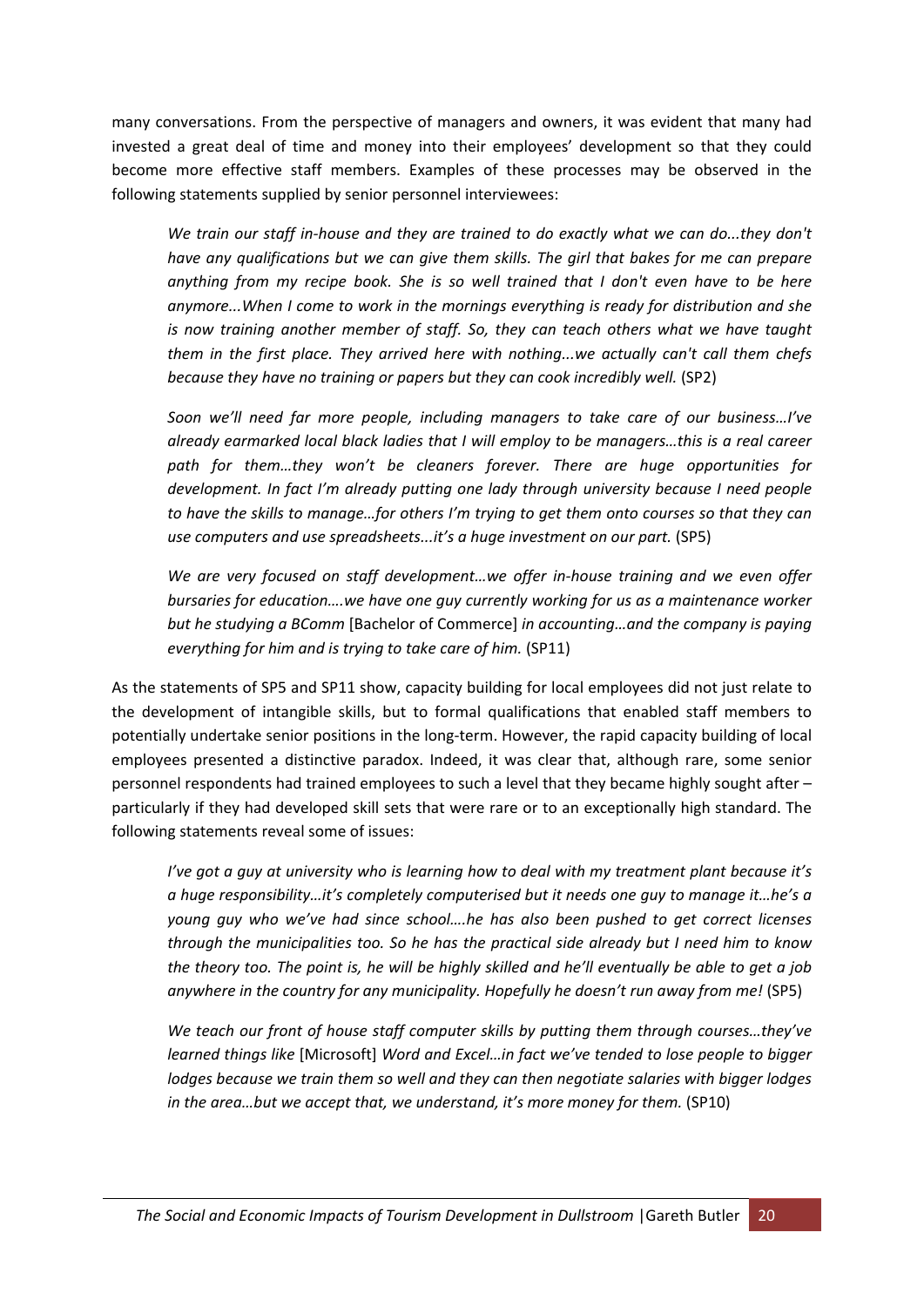Although this issue was cited as being an uncommon occurrence, it nonetheless indicates that many local employees were provided with skills that permitted them to not only develop within particular businesses but also within the wider industry as a whole. Indeed, SP1, a local café manager, argued that her kitchen staff were now highly proficient and that she believed most could work in a top hotel without issue. To illustrate this, she noted that on occasion, local (and more prestigious) businesses had endeavoured to head hunt her strongest employees. However, most senior personnel indicated that they believed their staff to be highly loyal and that a strong sense of trust had been developed over a number of years.

These encounters clearly show that many employees in Dullstroom's tourism industry were equipped with skills and capabilities that would enable them to obtain work elsewhere – even if this posed a risk to their current employers who had invested a great deal of time and money into their development. It was additionally argued that selecting and training local staff was a far better alternative to employing 'outsiders' – even if they possessed higher qualifications or greater experience. The views of one restaurant owner, SP6, perfectly illustrate this:

*I have two black ladies who run the kitchen and are heads of each shift…and I've done the whole 'white chef thing'…and it doesn't work…they demand the Earth…I prefer my staff, they're much more trustworthy.* (SP6)

Many local employees also relayed stories of both tangible and intangible skill development that had been initiated through employment in tourism. Again, it was evident that capacity building was a key benefit instigated by tourism development in Dullstroom. Examples of skills that were frequently developed can be witnessed via the following statements:

*I have developed computer skills and how to use the cash till…I have also learned communication skills, how to take orders, how to listen carefully; how to deal with difficult customers without causing a scene…welcoming guests, serving drinks and knowing the different beverages and how they are served...so many things.* (E1, female)

*I have improved my computer skills, particularly* [Microsoft] *Excel programs and my communication and problem solving skills. I have also learned to be patient as I work with suppliers as well as the health and safety committee…sometimes it is not that easy to work with them but I have learned to separate personal issues from my professional life.* (E11, female)

*Yes…*[I have learned lots of new things], *like how to do proper housekeeping, health and safety precaution measures, using the computer, report writing and communication skills…I am currently appointed as the head of housekeeping so I have also gained management and leadership skills..* (E14, female)

Tourism employment additionally provided a distinctive range of benefits that included new linguistic capabilities and even literacy skills. SP12 suggested that many of the staff they employed could not adequately read or write when they first started. However, over the course of a number of years, these staff could now read to a capable level and could also write to some degree. Other senior personnel interviewees argued that many staff had originally arrived with few language capabilities but had developed a proficient understanding of English, Afrikaans and even Sepedi.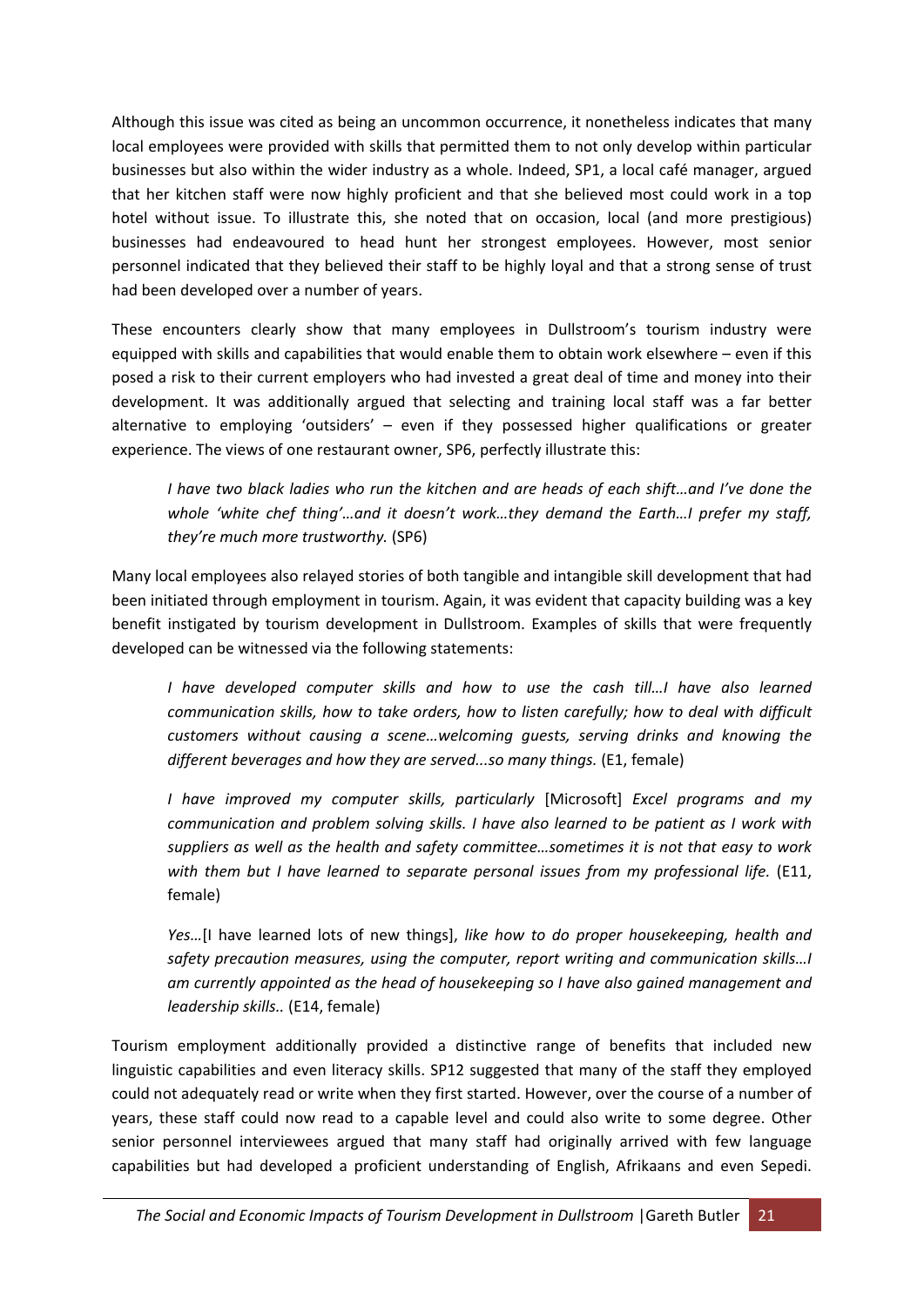Thus, a whole host of skills were developed that clearly ventured beyond simply cleaning or serving. Indeed, many respondents frequently spoke of their fortune to be employed in positions that not only provided long‐term, stable incomes but important skills that they believed few other employment sectors could provide. The importance of the skills and what they meant to local employees is clearly shown in the following statements:

*I have learned so many things* [employed in the tourism sector]*, I can't begin to tell you how much…I arrived here just as a builder…but now I have a permanent position and I have learned how to deal with tourists and even how to deal with horses as I now help with the horse riding school.* (E35, male)

*It has changed my life in a very big way* [gaining employment in Dullstroom's tourism sector]…*I have developed management skills, how to work with people…also how to manage a business financially and how to work with budgets.* (E38, female)

The importance of tourism employment in Dullstroom and the surrounding region is evidentially demonstrated in many of the passages of conversation that have been used so far in this study. Senior personnel frequently argued that they provided platforms that not only included the acquisition of intangible skills for local people but tangible ones too – and indeed, tangible skills that could potentially enable their staff outgrow them and leave. However, despite the potential risk of staff departures, the general consensus amongst senior personnel interviewed in this study revealed that they would continue to invest their time and money to ensure that their staff received the best possible training. After all, this was also imperative to their businesses and was deemed to be a mutually beneficial process.

Moreover, by showing loyalty to their own staff via opportunities for promotion and skill development, many employees had chosen to remain with their employers for a considerable number of years. Senior personnel were often observed in discussions taking great pride from seeing their own staff grow and develop. Consequently, several had developed strong relationships with their staff that were built on a number of years of loyalty and trust (which also fostered greater interracial community cooperation and understanding). Indeed, in many scenarios, staff had been employed by some tourism and hospitality sector businesses for more than 20 years. As one senior personnel (SP6) remarked, "we have watched them grow and we have watched their kids grow." Thus, tourism employment opportunities were seen to be imperative vehicles not only to economic gain but as conduits to career development and long‐term stability that provided myriad social benefits.

#### **4.4. Long‐term job security**

As one can observe in table 1, the tourism and hospitality sector has provided at the very minimum 1097 full time positions and 208 part time positions in Dullstroom and the surrounding area. Surprisingly, unlike tourism employment patterns in other parts of the world, staff turnover was reported to be exceptionally low. Indeed, even in instances where businesses were sold or came under new management, staff would frequently be inherited *with* the physical property. The statement of SP6, perfectly illustrates this common theme:

*I think my staff figures may appear as a little blood sample for Dullstroom as a whole. When we started* [our business] *here we had six staff…all black females…in fact we inherited these*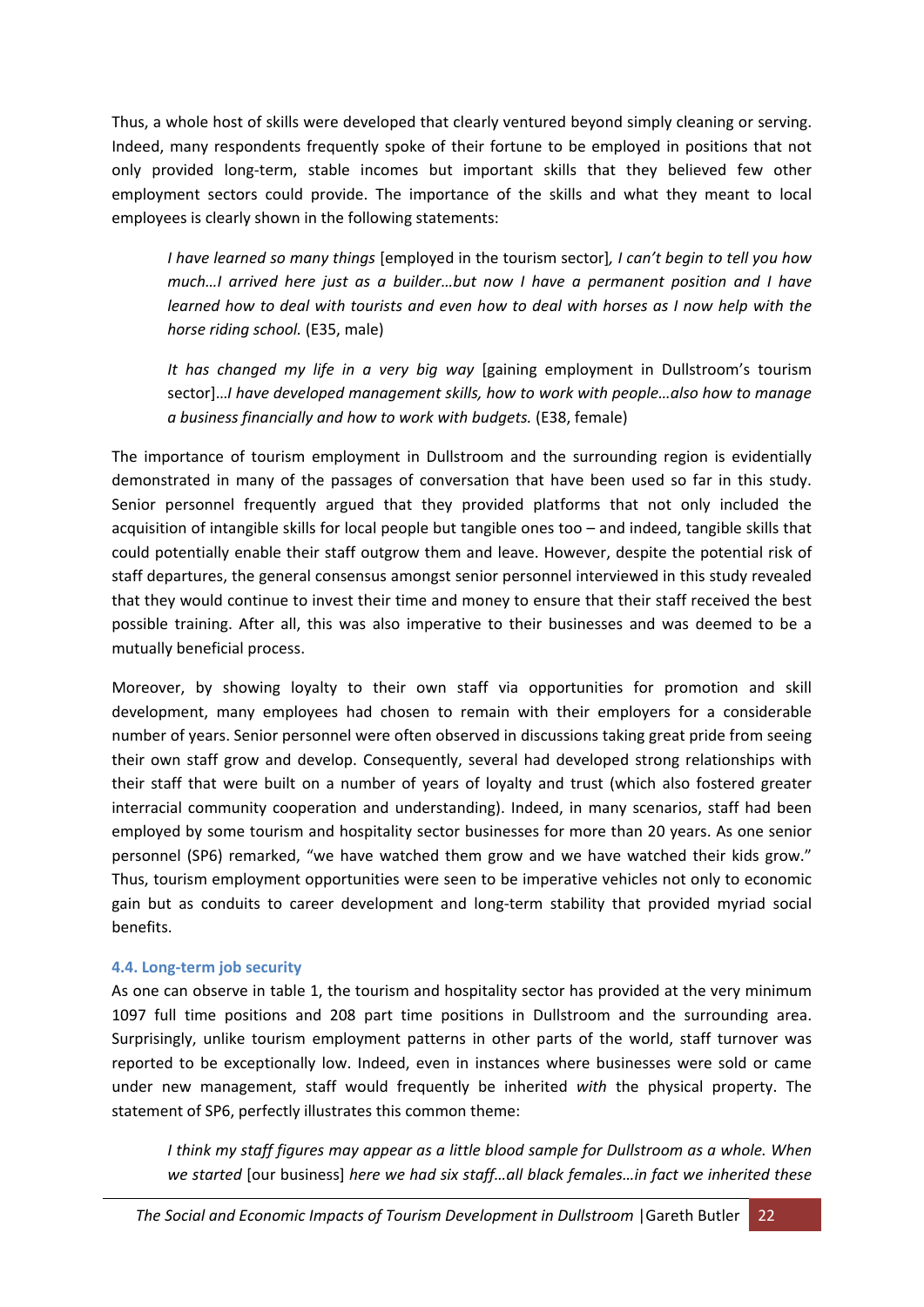*staff with the business from the previous owner…3 of the 6 staff members are still with us 16 years later.* (SP6)

As a consequence of low turnover, many of the employees interviewed in this study reported that they had been working for their respective employer since their businesses opened. Indeed, several had seen managers and owners come and go while they remained fixed to the property. As SP1 recalled, some staff had been employed in her own establishment for so long, that even irregular customers would refer to staff by their first names. Other interviewees also revealed that staff had been retained for considerable periods of time:

*We have around 20* [members of staff]*…of which 17 are full time and they are employed all year around. The staff are predominantly local…and around 60% have been here since the place first opened* [in 1995]*, which is quite high…our staff turnover is very low.* (SP11)

I started off with 2 employees and now I employ 22 members of staff full time...some of my staff have been here for 20 years. Staff turnover is very low. I've never had to let anyone go since we set up *business all those years ago.* (SP12)

As a result of low staff turnover, many tourism and hospitality businesses provided locals, particularly those residing Sakhelwe, with a sense of security other employment sectors could not. Moreover, it was noted that many businesses employed multiple family members that included mothers and daughters, husbands and wives, and on one occasion, 3 sisters and a mother. Indeed, it appeared that it was common practice for the vast majority of employers to acquire new staff through the process of 'word‐of‐mouth' via current employees.

For us, it's easier to use word of mouth. We try to get our people to get somebody in that *they know...and also they have been here so long that we trust them....I think most of my new staff have come through contacts from my employees that have been here many years...we would never advertise. In fact other businesses have contacted me in the past and have asked if I know anybody...that's the way we work in Dullstroom.* (SP1)

*We ask our staff...it's normally word of mouth and we normally end up employing family members...we trust them. They know the job and they know if people will be able to do the job...that's what exactly happened last month...it's an employee's brother's daughter. We also have three sisters working here too...we actually took the staff from the previous owner of the restaurant. We never recruit in newspapers or anything...* (SP2)

*What we've found works best for us is when our employees know each other…so where possible we employ family members…in some cases we have a mother and two daughters working for us…we trust our staff to find the right people* (SP10)

The advantages of using an informal word‐of‐mouth strategy were numerous. First, employed staff members had gained the trust of managers and owners and thus their opinions on the suitability of new employees were highly respected. Second, if employees' family members or friends were taken on, owners and managers believed that this created an even deeper sense of loyalty and a reduced likelihood of them leaving for rival businesses. Last, it was acknowledged that the employment of 'outsiders' (i.e. those from other towns or further afield) could lead to internal conflicts and a subsequent loss of productivity. As a result of these policies, it was therefore found that businesses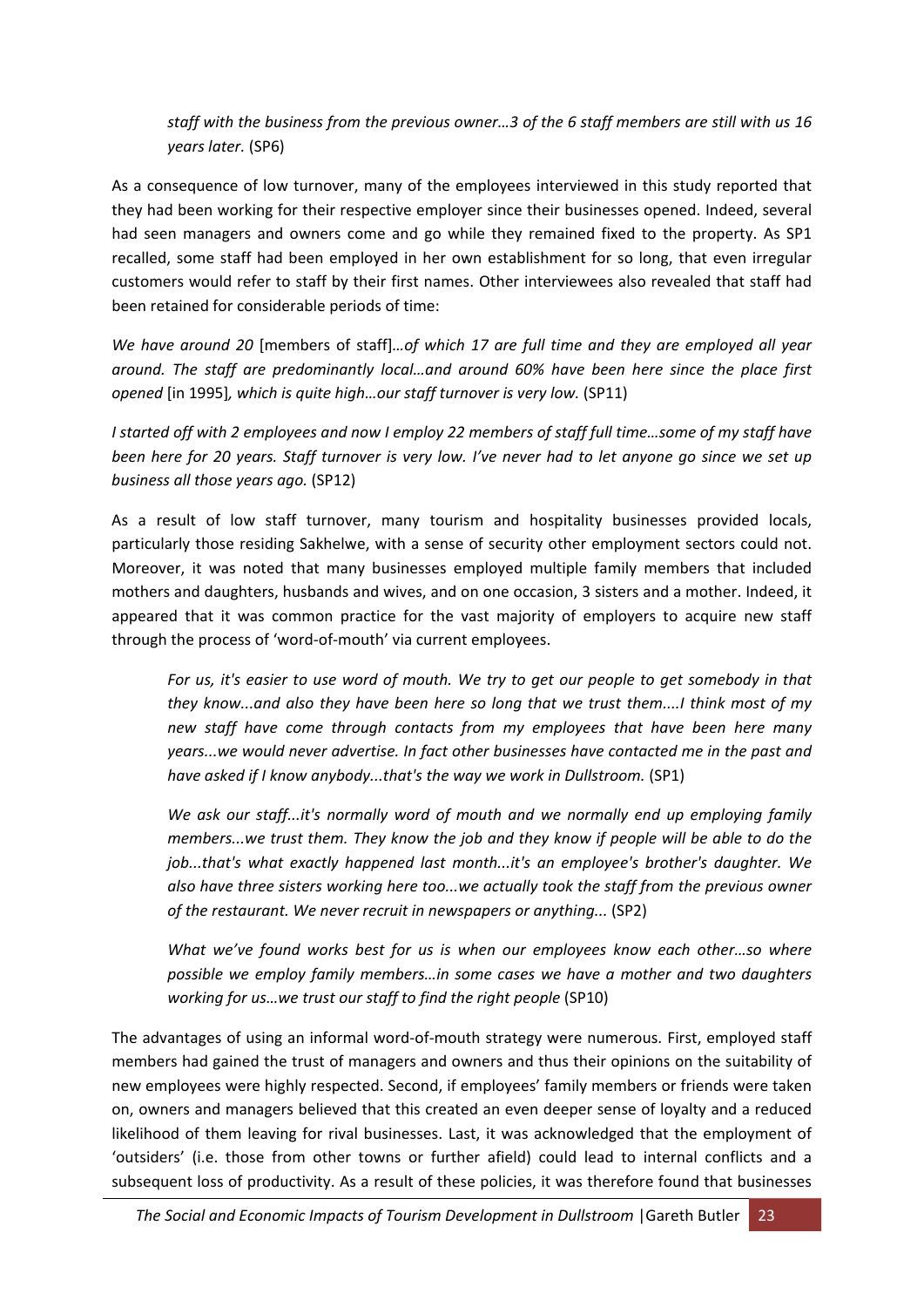were built on the employment of numerous family members and friends. It was also observed through several interviews that large proportions of families based in Sakhelwe were employed in the tourism sector. However, this does not necessarily imply that they were all employed by one particular business but instead, in several different establishments throughout the town. Moreover, it was observed that some families' only source of employment was supplied through the tourism sector. Indeed, the narratives offered by E26 and E36 were not uncommon in the context of Sakhelwe residents:

*I am a cook here for one of the local restaurants…my wife is a housekeeper at one of the local estates…two of my siblings are without work...but my father still works on a farm, looking after the fish for the tourists* [for the purpose of recreational fishing]*…and my other sister also works as a cleaner* [at a local guest house]*. My mother stays at home.* (E26, male)

*My wife works at XXXX as a beauty therapist after she'd gained those skills at another hotel in Dullstroom…I have one brother and three sisters. My brother works as a waiter in a local hotel… all three sisters work as housekeepers, two at one hotel and one at XXXX.* (E36, male)

The importance of the tourism industry in Dullstroom to provide almost entire families with jobs is perfectly outlined in the above statements. However, through these modes of employment it was additionally established that the *empowerment* of local residents was a considerable benefit, particularly from the perspective of Sakhelwe's black female population.

#### **4.5. Local community empowerment**

At the beginning of this report the arguments of Nyaupane and Poudel (2011) were highlighted, who asked the question, "How do the poor, particularly women and marginalized groups, participate in, contribute to, and benefit from growth?" This study certainly provides a number of perspectives from marginalised groups, particularly those of black females. It was observed that black females from Sakhelwe made up the bulk of employees in Dullstroom's tourism sector and this was evident in the statistics provided at the start of the discussion section (see table 1). In terms of benefits, many had acquired stable positions that paid reasonable wages and provided opportunities for growth. A large proportion had also developed excellent relationships with their employers and could eventually provide entrance opportunities to husbands, siblings, friends and even children. Thus, it was evident that many of these women (and men, for that matter) had been empowered in a number of ways. This report will now examine some of these particular forms of empowerment.

Empowerment, of course, may be realised through the notion of capacity building and this study has already highlighted a series of processes relating to the acquisition of new skills and qualifications. However, empowerment may be achieved in other ways too. Indeed, as earlier posited, "Empowerment is a multi‐dimensional concept including economic, social, political, and psychological empowerment" (Nyaupane & Poudel, 2011, p. 1346). Thus, it is argued that empowerment may include the increased access to education, health care and broadly speaking, better living standards. Moreover, as discussed earlier, this notion may additionally include "social empowerment", whereby communities become more cohesive, and "psychological empowerment" through the development of self‐esteem amongst community members (Nyaupane & Poudel, 2011; Scheyvens, 1999). It is also suggested that by empowering poor communities, a greater sense of self‐ reliance is constructed as they develop skills and capabilities that enable them to become self‐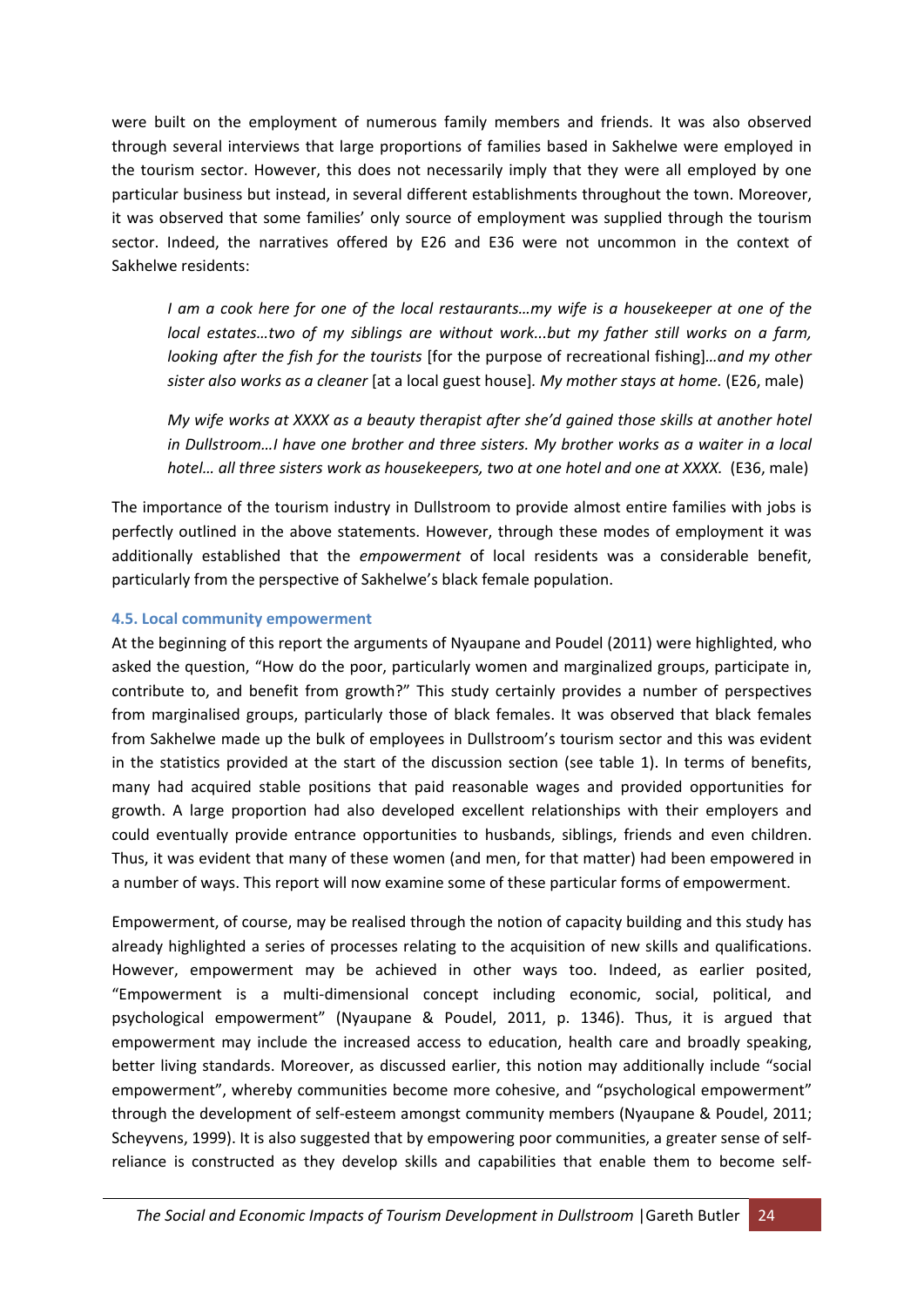sufficient and even small-scale entrepreneurs (Nyaupane & Poudel, 2011; Victurine, 2000; Weiler & Ham, 2002).

The findings from this study posit that empowerment was evident in several distinctive ways. First, local respondents argued that their stable incomes provided them opportunities to purchase their own homes or land plots in Sakhelwe, as well as cars and various other possessions. This economic empowerment also enabled them to provide access for their children to local schools as they could comfortably afford school fees and the costs of supplying uniforms and equipment. As a consequence, many respondents suggested that they had 'peace of mind' that they could provide for their families (including extended families on occasion) and 'live without debt' (E12, male). The following statements reveal the economic empowerment achieved by many in Dullstroom:

*My life has improved so much more* [since gaining a job in the tourism sector]*…I can afford to furnish my house, take my children to school and even save….It would really hurt my family if I lost my job because I earn more money at home than my husband.* (E4, female)

*I am a single parent and the sole provider…but now I can pay for my children's tuition fees, buy groceries, clothes and furniture and also pay for electricity because we live in an RDP* [Reconstruction and Development Programme] *house.* (E13, female)

*The money has increased* [since gaining employment in tourism] *and we can afford to do more...I sleep in a comfortable house knowing that I can take care of my kids and help my husband with some of the financial responsibilities. I can even supervise my children with homework when I am off duty and can take them out for ice cream…we can manage to pay for our children's education, pay rent, buy electricity, groceries and other basic needs in the household.* (E9, female)

I stay with my husband, I have four children. I pay rent and my two kids they are now at *school in Lydenburg…I pay for their school fees and for their transport. The other two are still here at the local school here…when I started to work here my life changed…because I can buy my own bed and wardrobe, my own furniture…my own! And I also help my mum and my grandmother…I buy them groceries and I give my grandmother money and my mum money too* (E29, female)

Second, locals were also empowered through the trust and support provided to them through their employers. As previously noted, several employees were sponsored to undertake qualifications or gain new skills that were financially supported by their respective employers. A sense of trust on the other hand, was provided via the distribution of decision‐making powers to employees that included supervisory roles and the freedom to appoint new members of staff without the input of supervisors or managers.

Evidently, both senses of "social empowerment" and "psychological empowerment" were achieved to some extent in Dullstroom because of the economic and social benefits employment afforded local residents. Indeed, tourism positions had provided many respondents with a great deal of selfesteem, as they could provide for families and had gained positions that held a degree of respect (particularly amongst those that had been given supervisory roles). Moreover, a number of respondents had used the skills and personal finances that they had developed to set up small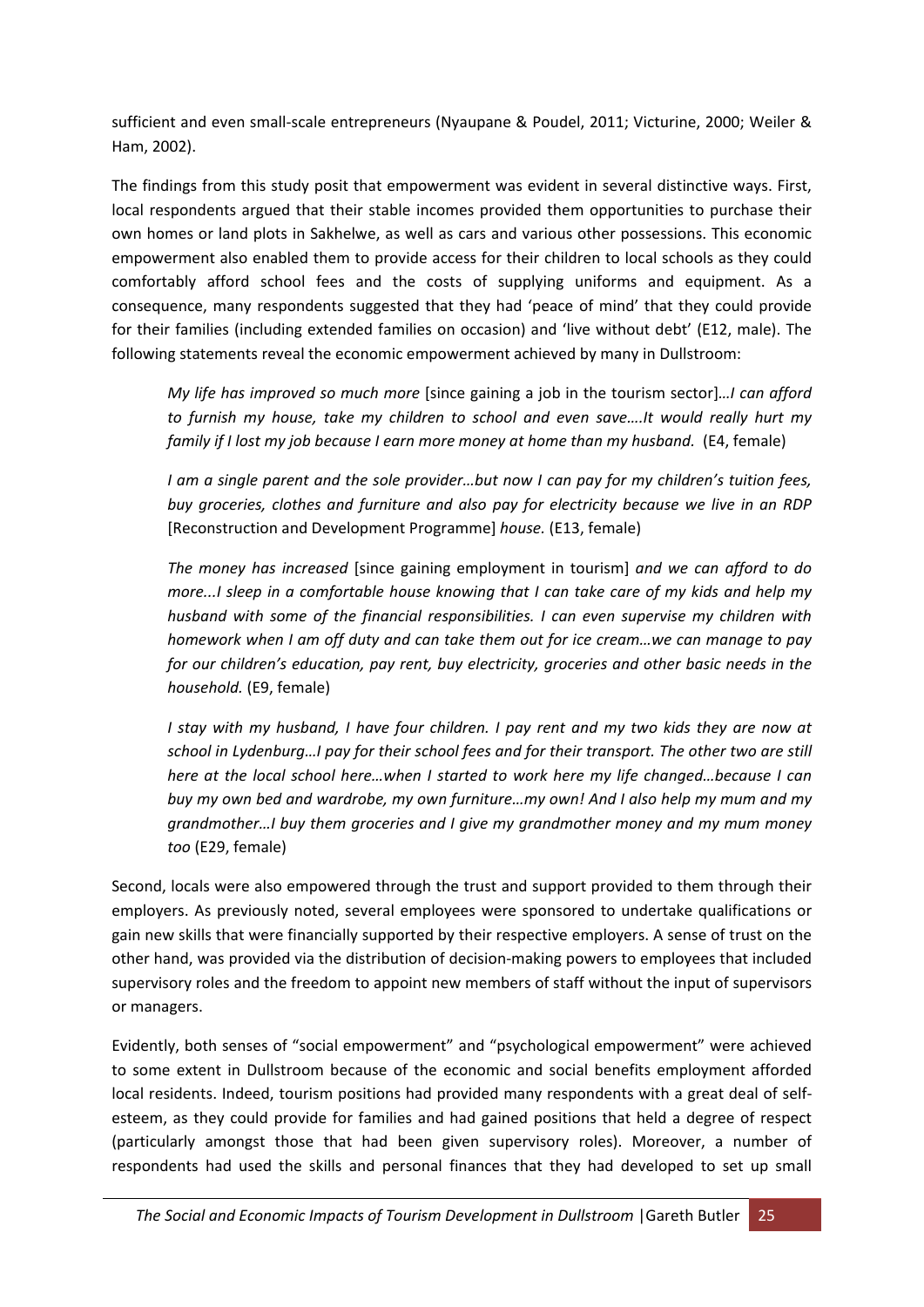informal businesses. E29, for example, had used some of the money that she had saved to create an informal firewood business at the side of the main road with her husband. Although the business itself did not make a great deal of money it still contributed to their monthly income and also helped her husband generate a steady income (he was employed in odd-jobs and had no fixed position). Similarly, E5 worked as a security guard at a local country estate but had managed to generate enough savings to set up her own hair salon, which she worked in when she was off duty. Other interviewees also revealed ambitions to own their own businesses and argued that the skills they had acquired through regular employment in the tourism sector would stand them in good stead for the future:

*I think now with my experience and my educational background…as well as my ambition…it will really help me to establish my own business in tourism…one day I would like to have my own restaurant here* (E1, female)

However, employment in the tourism sector did not just generate ambitions for employees to develop their own businesses in the same sector, but as a platform for other careers to be developed. Indeed, E14 and E29 both disclosed that because of their stable financial positions, they could save money to pursue qualifications in different sectors:

I can now save money so that I can further my studies in a different area...I know that I am secure with my monthly salary and I never have to worry about food like I used to when I was *still unemployed.* (E14, female)

*This job is not the job that I want for the rest of my life* [the respondent was an assistant cook], next year I am planning to go to school to study...I want to do a medical degree...this is *not my dream but I can save money to get there.* (E30, male)

As one can observe through the numerous statements used in this study, many of the respondents were female, reflecting the overall gender breakdown of tourism sector employees in Dullstroom. To refer back to Nyaupane and Poudel (2011) suggestion that further research is required to examine the views of women and minority groups towards tourism development, this research reveals that the impacts were significantly *positive*. Indeed, black females in Dullstroom were empowered by stable positions that supplied constant salaries, provided skills, and enabled many to become the highest or sole income earners in their respective families. Interviews with senior personnel at tourism and hospitality establishments in Dullstroom additionally revealed that women frequently undertook traditionally male employment roles such as security guards and even bricklayers. These women could therefore support themselves and it was reported that several single mothers could now support their children without the need for financial support from other family members. Indeed, in one instance it was reported that one female employee in Dullstroom was supporting her entire family in the Free State province.

# **4.6. Supply chains**

This study sought not only to establish the nature and scale of the tourism sector in Dullstroom and the surrounding region but to identify the additional supply chains that had been developed both locally and regionally. Of course, tourism development does not simply create jobs in hotels, lodges and restaurants, but employment positions in a plethora of other sectors including construction, food supplies and repair services. Indeed, a number of senior personnel indicated that strong links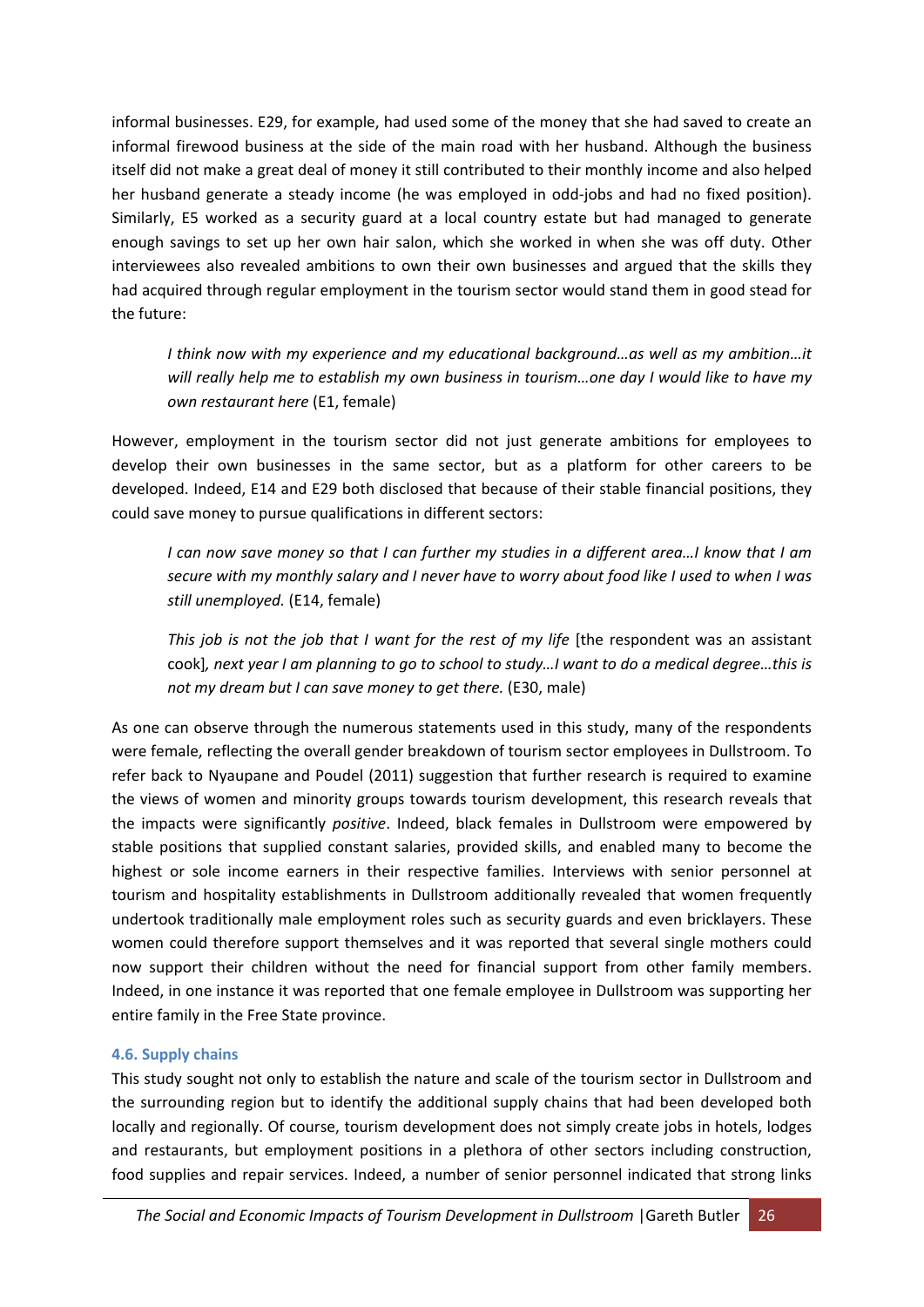had been developed with local fish suppliers either from a food sourcing perspective or, more importantly, for the supply of fly‐fishing stock for recreational purposes. To a lesser extent, supply links had been forged with meat and dairy producers additionally. Other local supply chains included timber supplies (primarily for firewood) and on occasion, fruit and vegetables. However, it was established that most businesses in Dullstroom acquired the bulk of their goods through large distribution companies based in either Nelspruit or Johannesburg. In most scenarios, it was argued that although many would like to support local businesses, few in reality existed. Moreover, it was posited that local suppliers could not reach the quality levels or scale of their demands (particularly hotels or country estate that had a high star rating).

Although food supply chains in Dullstroom were fragmented, it was evident however, that significant *human* supply chains had been fostered. Indeed, the majority of senior personnel in this study suggested that they used a number of locals that were employed in non-direct employment sectors, such as electricians, handymen, plumbers, painters, tilers and compost suppliers. Most also revealed that these were local tradespeople based in Sakhelwe or in nearby towns such as Belfast or Lydenburg. It was frequently posited that due to the scale of the tourism industry, many now had 'too much work', as demand for their skills had grown considerably since the mid‐1990s. Other respondents reported that renovations and the construction of new extensions or buildings involved a predominantly local labour force. Thus, it was evident that tourism development in Dullstroom had not only generated a number of direct jobs but a reasonable number of indirect jobs too. Moreover, it was also noted that some tourism businesses had gone as far as to appoint their own permanent tradespeople as their businesses had expanded over the years:

*We have our own plumbers and electricians…these guys have been sourced locally and have trained by ourselves over the years. The supervisor has been here for 22 years. Our electrician has probably been with us for around 14 years…a lot of our staff have been here for long periods of time.* (SP4)

Like those employed directly in the tourism sector, these tradespeople were provided with training opportunities to gain appropriate qualifications and certificates, so that they could perform their duties to the required standards. This outcome once again reiterates that the benefits of tourism are not only related to those directly employed in the sector but to those that are employed in secondary sectors.

#### **4.7. Employment growth potential in Dullstroom**

A number of senior personnel interviewed in this study indicated there was considerable scope for the further development of the tourism sector in Dullstroom. Although many suggested that the recent global recession had restricted growth, no senior personnel interviewed in this study revealed that they had to reduce staff numbers. However, many of these businesses had experience strong growth in the years leading up to the recession and it was hoped that similar growth could be replicated in the near future. Typical examples provided by senior personnel interviews are cited below: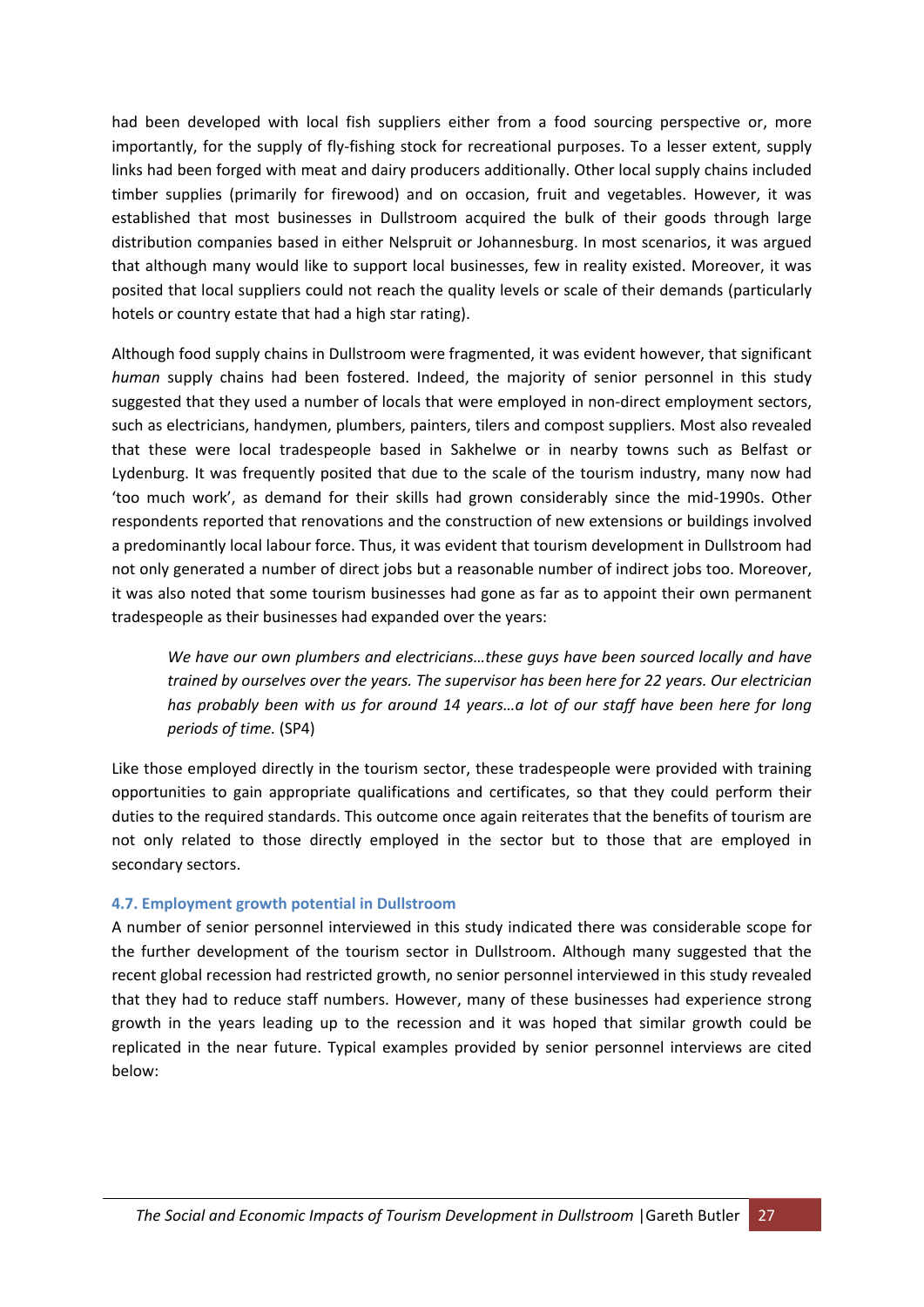*When we started we had one waitress and 6 kitchen staff…now we have 28 people that we employ…in the kitchen we have 9 full time black females, plus we hire a maid and temporary member of staff during the weekend…I think that's a snap shot of how things have grown in Dullstroom and I'm not employing people for the sake of it…all these people are required.* (SP6)

*We've employed considerably more staff over the past 12 years…from 2 to 14…we all employ extra people from time to time….most of my staff have been here for more than 10 years.* (SP10)

There will be another 50 or 60 jobs created which will push us towards 200 in total. Even the *builders employed at the moment are employed by us, they're not outsiders…all are locals…Only 7 of our current staff are not local…and over 100 of our staff are black…mainly women because of the housekeeping but in the gardens and the restaurant we have more men.* (SP7)

Although the businesses interviewed in this research shall remain confidential, it was evident that a number of establishments had planned some form of growth, whilst the larger estates were planning more substantial developments. In both scenarios, it was anticipated that new jobs would be created and that these once again would predominantly benefit local people from Sakhelwe and the surrounding Dullstroom area. One particular developer proposed that he could potentially employ "every female in Sakhelwe" if his tourism business grew as anticipated over the next few years. Indeed, it was also posited that these jobs would not just be low‐level or low‐paid jobs but would include a number of senior positions of which experienced locals had already been earmarked for. In many cases, like others interviewed in this study, these people had started off as cleaners, waiters and kitchen helpers, but were now equipped with qualifications or experience levels that now permitted them to undertake positions that included greater responsibility.

To some extent, the observations from Dullstroom contradict the arguments posited by Frederick (1993), and Lewis, Hunt and Plantinga, (2003), who suggest many tourism‐related jobs are "low‐ skilled, low-paying, and seasonal which results in the promotion of a class of workers referred to as the working poor." Although it is undeniable that tourism sector salaries are not particularly high, in the context of the South African economy whereby millions remain unemployed, these jobs were held in high regard by locals. Moreover, these jobs permitted locals to develop and empowered them with a range of skills and experiences to either gain promotion within the tourism sector, or to save funds that enabled further education and different career paths to be eventually pursued.

# **5. Conclusions**

# **5.1. Summary of key themes**

Tourism development in Dullstroom and the surrounding area has undoubtedly had a profound effect on regional communities, particularly those residing in the nearby township of Sakhelwe. In the literature review section of this study, a number of potential benefits initiated through tourism development were identified (see Murray, 2009) and many of these outcomes were observed throughout Dullstroom. From economic, environmental and socio-cultural perspectives, these positive impacts included, but were not limited to: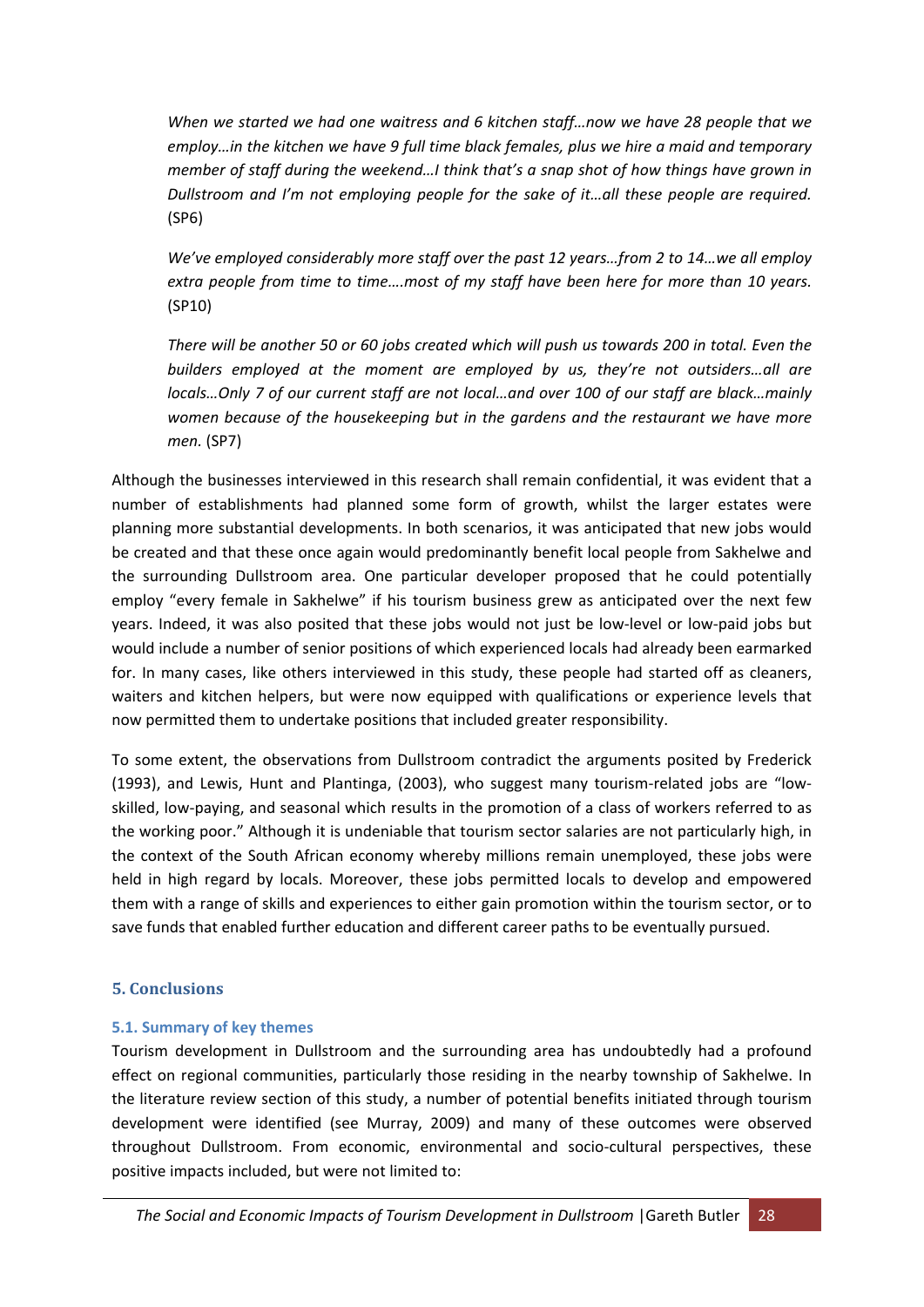- Direct employment opportunities (including, administration, guiding, tours and transport, construction, hospitality, management, accommodation shopping, food and beverage outlets)
- Indirect employment opportunities (including, entrepreneurs, fishing supplies, other secondary industries)
- The provision of invigoration and development to local economies
- The encouragement of awareness and appreciation by the community of natural assets and the environment and other resources on which tourism relies
- The stimulation of infrastructure development (roads, communications, healthcare, education, public transport, access to drinking water and food supplies)
- The facilitation of workforce development (e.g. rights and conditions)
- The promotion of civic pride (in community, culture, heritage, natural resources and infrastructure)
- An understanding that tourism is mutually beneficial to all stakeholders in the community
- The potential creation of new opportunities and the broadening of idea horizons
- The promotion of cultural understanding
- The support and preservation of local and unique crafts and skills
- The creation of a sense of well-being
- The promotion of greater cross-institutional understanding
- The building of skills and influence
- Further skills enhancement (training; such as administrative, service industry, maintenance, guiding, etc.)
- The building of capacity both collectively and individually
- The development of empowerment (gender and community; social, financial, etc.)

It has been posited that the demands of local communities need to become more pronounced when one observes tourism development. Sustainable development of course, should not just ensure that environments remain untouched or that local or regional economies are stable, but that the social needs of the people tourism development affects are also enriched in order to produce a collective higher quality of life. The views of Fennell (1999) and Okazaki (2008) implied that community based development (CBD) could be a key vehicle to enhancing the social living conditions of people who are predominantly poor through the development of locally-run businesses, new entrepreneurships and capacity building. Although tourism development in Dullstroom has not followed a CBD model, it has shown that many of the same benefits can be realised if community members are empowered and are given key responsibilities. Indeed, Sebele (2010) and Tosun (2006) have both argued that if locals are empowered via the processes of tourism development, this will trigger positive attitudes towards further development and the need to protect local environments.

It has also been posited in earlier studies that one of the most productive ways to help poor communities is by providing meaningful employment (Buultjens et al., 2010). However, others (see Deller, 2010, Lewis et al., 2003) have argued that tourism sector jobs are typically low-skilled, lowpaying and seasonal which foster a collective 'working poor'. In the context of Dullstroom, this study reveals that many jobs were indeed low‐skilled and low‐paying, yet observations derived from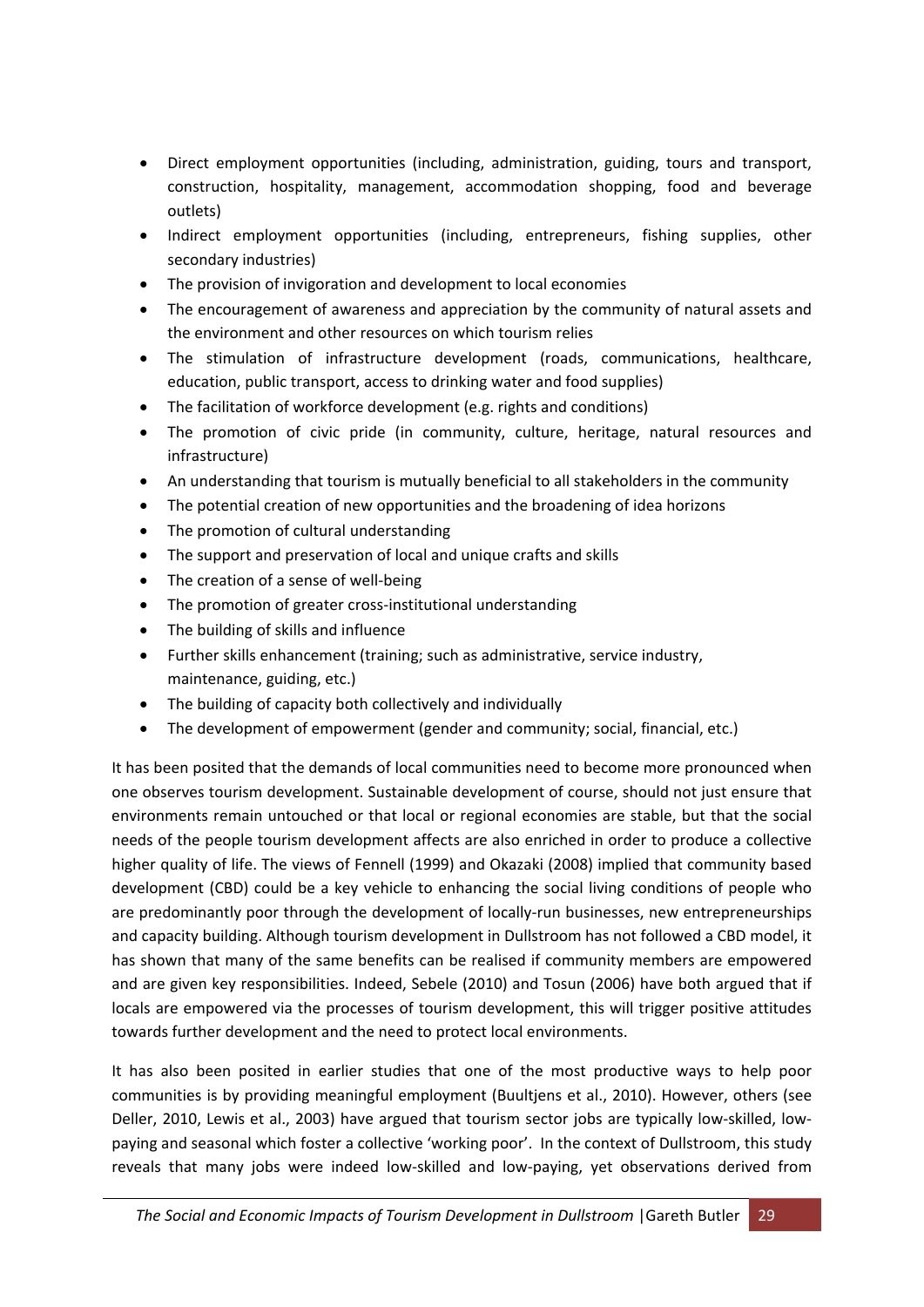employees and senior personnel, as well as the employment statistics generated, reveal that the significant majority of jobs were permanent full time positions that in several scenarios had been held for more than a decade. Moreover, this research highlights the growth potential several local residents were afforded in their places of work. Although many employees had started at low levels, some had progressed to become supervisors or were in possession of skills sets that meant that they could undertake more demanding positions. As a consequence, a number of these employees now earned good salaries that provided long‐term stability and a distinctive rise in quality of life. From a different perspective, it was additionally argued that the regular incomes fostered through employment in tourism could provide financial platforms to the pursuit of qualifications that were completely unrelated to the tourism sector.

Finally, this research revealed that many women were empowered through tourism development in Dullstroom. Indeed, the majority of employees in Dullstroom were black females that had often started with either basic qualifications or with none at all. However, these women had been empowered through the distribution of new skills and qualifications that enabled them to develop both in a working sense but also in a social sense. Most argued that they had now become selfsufficient and that they no longer relied upon family hand outs or money supplied to them by their husbands. Some additionally suggested that they were now the main breadwinners in their families, as they provided a more regular household income in comparison to their husbands. As Nyaupane and Poudel (2011) posited, if women are released from their non-economic positions in households, it will provide them with both economic and social empowerment. Indeed, many women interviewed in this study were confident and ambitious and on occasion, it was noted that they had set up side line jobs to develop further economic strength. Others argued that tourism employment was a stepping stone towards new ventures including the hope of owning their own businesses. Here, skills and qualifications that had been acquired through tourism equipped them with the competencies and business acumen to operate their own enterprises. Thus, one could posit that tourism development in Dullstroom has benefited and improved the lives of the significant majority of community members residing both in the town itself and the neighbouring township of Sakhelwe.

#### **5.2. Recommendations**

As Byrd et al. (2009) have argued, if local communities are informed and educated about the impacts tourism development entail or proposed new developments, the tourism sector will be strengthened through increasing support. Indeed, Nyaupane and Poudel (2011) suggest that if local communities are marginalised or left uniformed, they will quickly withdraw their support for future tourism development, which may in turn also include their loss of support for the protection of local environments. This is because, say Hall and Richards (2000), local communities will assume that the benefits of tourism development will be lost to external parties or foreign investors. Thus, in order to reduce the risk of community support being withdrawn for tourism development in Dullstroom, it is imperative that the local community, especially those located in poorer areas like Sakhelwe; remain constantly informed of developments and how these developments will potentially influence their economic and social wellbeing. If these relationships are not formed, Hall and Richards (2000) posit that locals will be either indifferent to tourism development or may even provide resistance to further growth.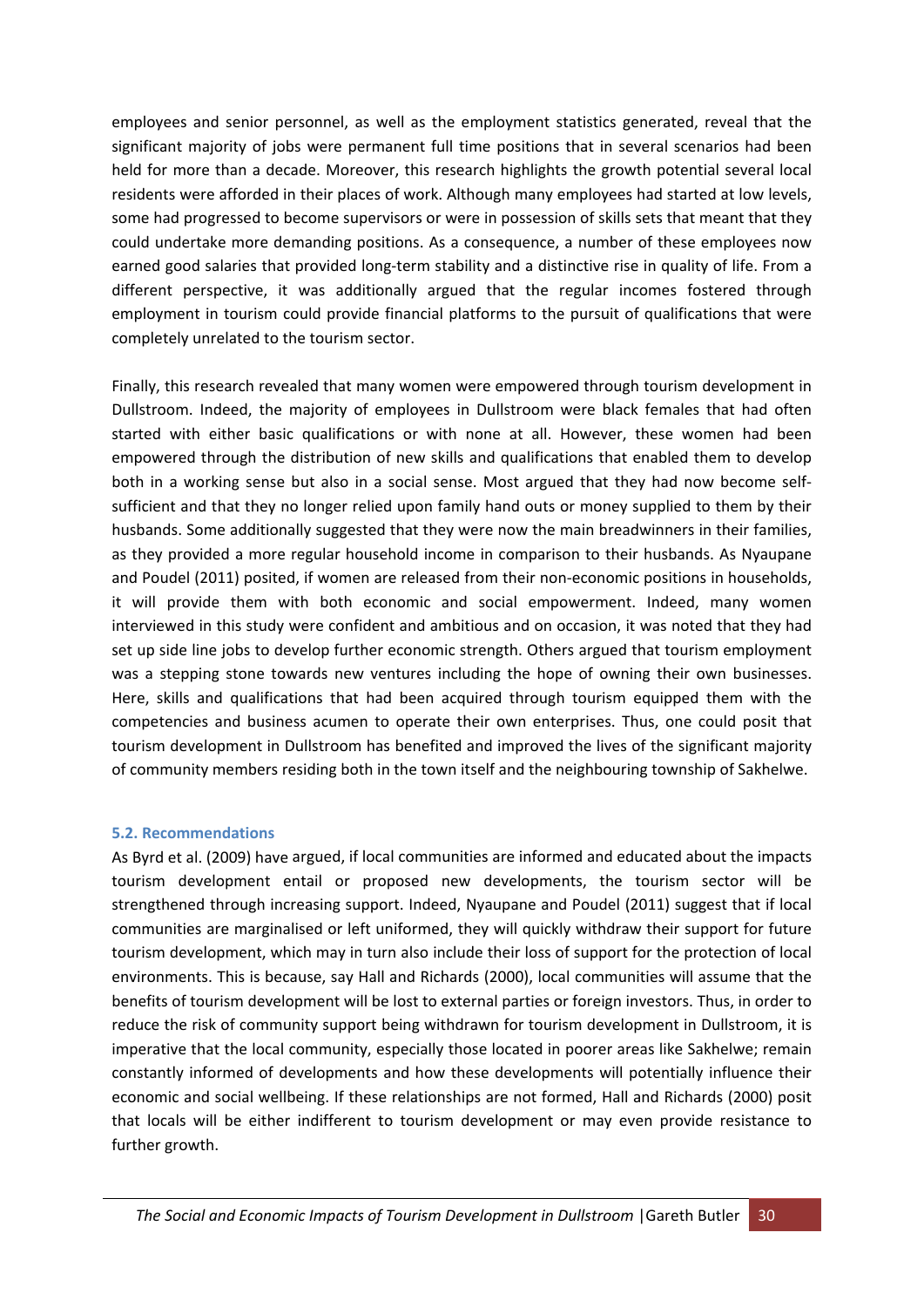In the context of Dullstroom and the surrounding region, tourism has been shown to provide a valuable solution to unemployment. Tourism sector jobs provided numerous opportunities for both social and economic growth and ensured that many residents from Sakhelwe were afforded standards of living that were perhaps far greater than those in similar townships throughout Mpumalanga or even the country itself. Moreover, these livelihoods included the strengthening of community ties and empowered black females with the skills and confidence levels to develop and grow beyond traditional male spheres of influence. It is therefore essential that business owners in Dullstroom ensure that the local community is fully aware of these benefits and that they are also kept abreast of future developments relating to tourism. The inclusion of local black business owners, particularly those that have developed through the opportunities afforded by tourism, in communication strategies should also be seen as an imperative step. As previously discussed, if local communities are informed and aware of the strengths of tourism development, it is far more likely that they will not only support developments but also the environments that provide these benefits. For a location like Dullstroom, that is ecologically sensitive and unique, the protection and safeguarding of the natural environment is also of critical importance.

#### **Acknowledgements**

This study would not have been possible without the considerable help of a number of people. First, I would like to thank Peter Arderne, who not only provided the financial support for this study through the Federation of Southern African Fly‐fishers (Northvaal Chapter), but helped foster a number of excellent contacts that ensured this study was completed smoothly and without issue. I would additionally like to thank him for all his advice, perseverance and kind hospitality. Second, I would like to thank all of the participants of this study. Unfortunately, it would be too lengthy to name each and every one who agreed to give up their precious time but I offer my sincere gratitude to them for providing their unique insights, opinions and experiences. Third, I would like to thank Andrew and Patsy Allen who kindly allowed me to stay with them during the course of the research phase. The hospitality they afforded me far exceeded any expectations I could have imagined. Last, I would like to thank Eustacia Geyer and Malebo Rammakoa for their diligent work as research assistants. To each and every one of you, "Thank you", "Dankie" and "Ngiyabonga."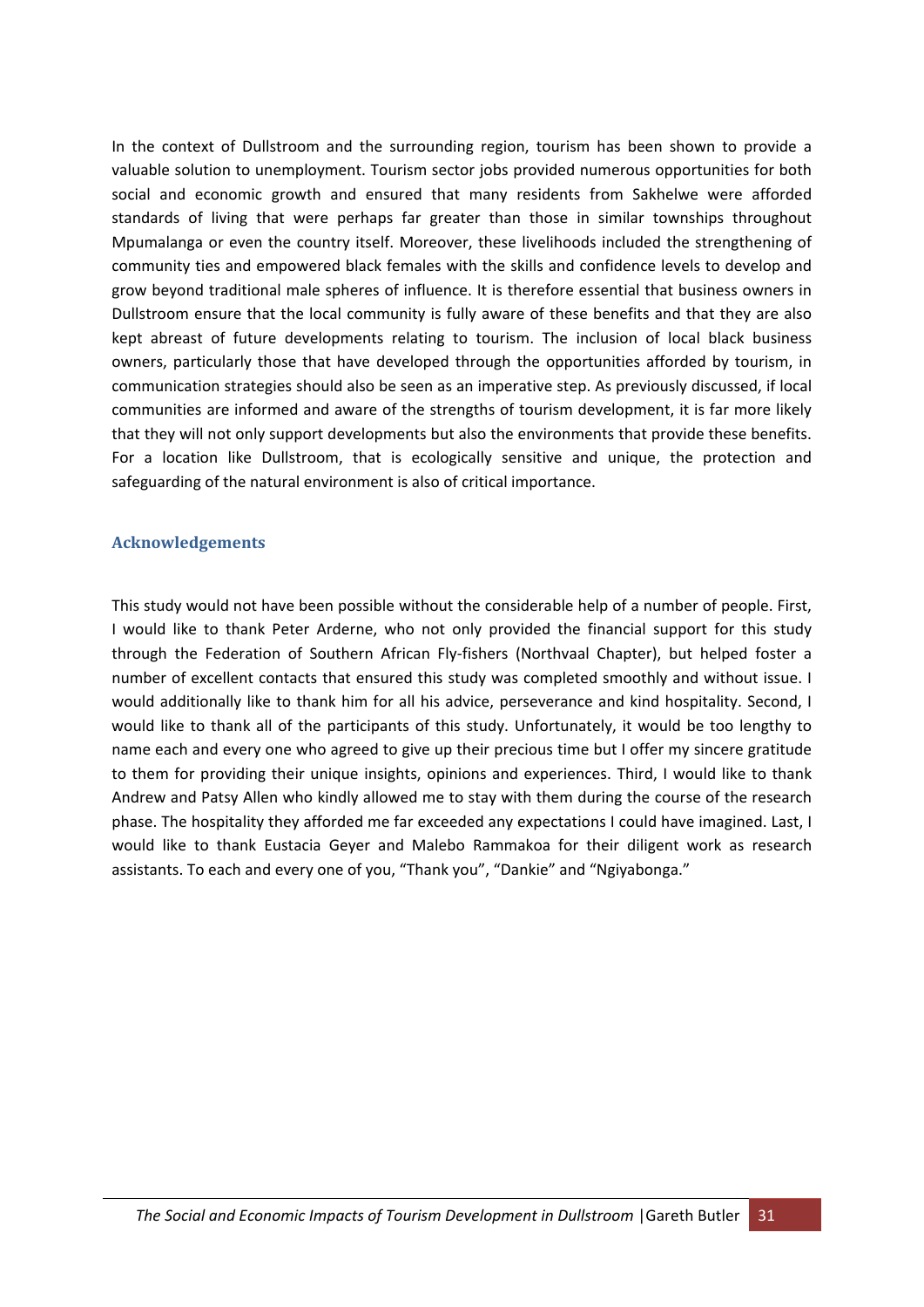#### **References**

Ashley, C., & Haysom, G. (2008). The development impacts of tourism supply chains: increasing impact on poverty and decreasing our ignorance. In A. Spenceley (Ed.), *Responsible tourism: Critical issues for conservation and development* (pp. 129‐156). London: Earthscan.

Badan, B.S., & Bhatt, H. (2007). *Sustainable Tourism.* New Delhi: Commonwealth Publishers.

Beeton, S. (2006). *Community development through tourism*. Collingwood, Australia: Landlinks Press.

- Blake, A., Arbache, J. S., Sinclair, M. T., & Teles, V. (2008). Tourism and poverty relief. *Annals of Tourism Research*, *35*(1), 107–126.
- Briedenhahn, J., & Wickens, E. (2004). Tourism routes as a tool for the economic development of rural areas—vibrant hope or impossible dream?, *Tourism Management*, *25* 71–79.
- Buultjens, J., Brereton, D., Memmott, P., Reser, J.P., Thomson, L., & O'Rourke, T. (2010). The mining sector and indigenous tourism development in Weipa, Queensland, *Tourism Management*, *31*(5), 597‐606.
- Byrd, E.T., Bosley, H.E., & Dronberger, M.G. (2009). Comparisons of stakeholder perceptions of tourism impacts in rural eastern North Carolina, *Tourism Management*, *30*, 693–703
- Creswell, J.W. (2007). *Qualitative inquiry and research design: Choosing among five approaches* (2nd ed.). London: Sage.
- Cock, J., & Fig, D. (2000). From colonial to community based conservation: environmental justice and the national parks of South Africa. *Society in Transition*, *31*(1), 22‐35.
- Deller, S. (2010). Rural poverty, tourism and spatial heterogeneity. *Annals of Tourism Research*, *37*, 180–205.
- Ferreira, S.L.A. (2006). Communities and Transfrontier Parks in the Southern African Development Community: The Case of Limpopo National Park, Mozambique, *South African Geographical Journal*, *88*(2), 166‐176.
- Fennell, D.A. (1999) Ecotourism, Routledge: London
- Frederick, M. (1993). Rural tourism and economic development. *Economic Development Quarterly*, *7*(2), 215–224.
- Frey, N., & George, R. (2010). Responsible tourism management: The missing link between business owners' attitudes and behaviour in the Cape Town tourism industry, *Tourism Management*, 31, 621–628.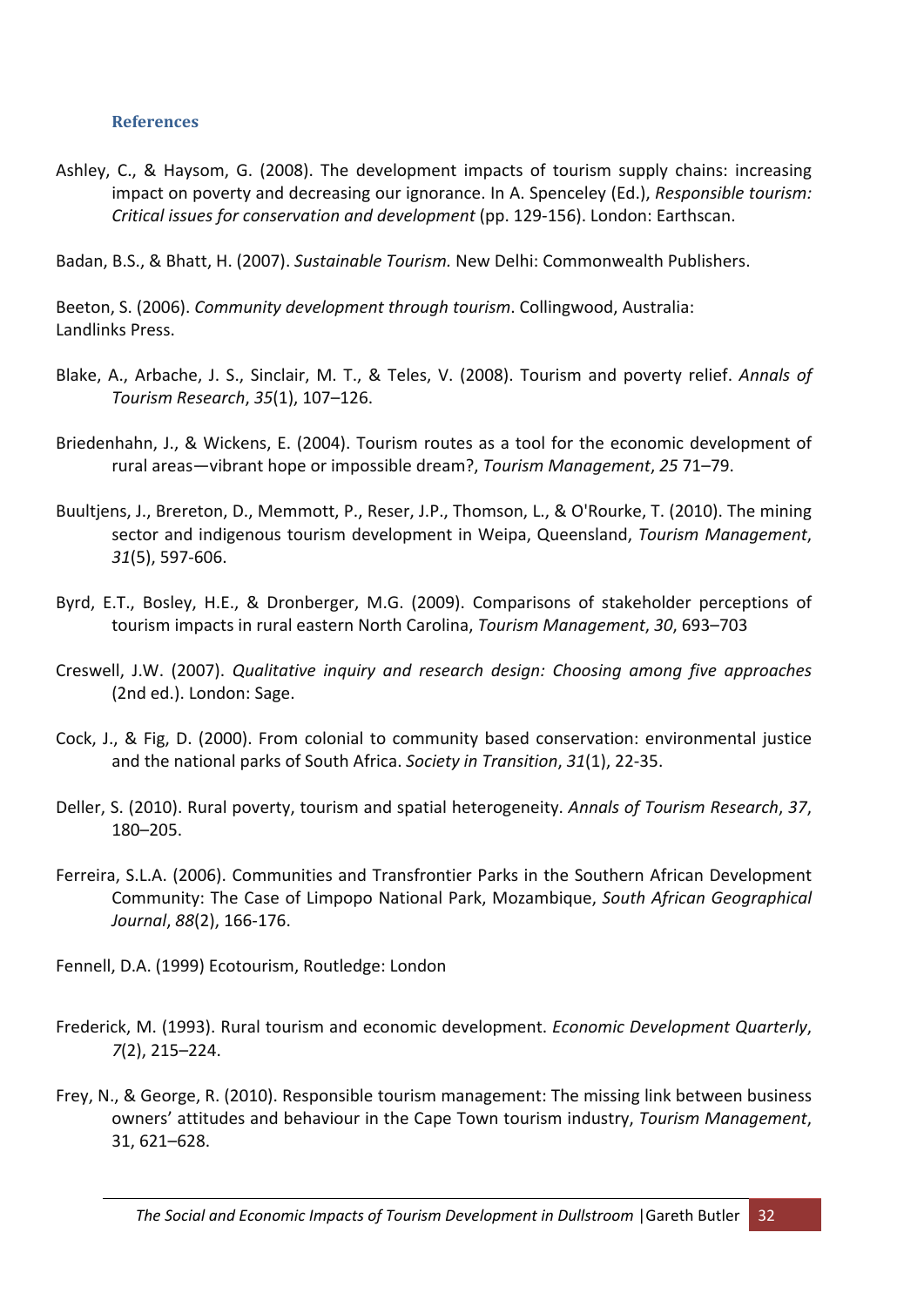- Gubrium, J.F., & Holstein, J. (1997). *The New Language of Qualitative Method* (New York: Oxford University Press.
- Gursoy, D., & Rutherford, D.G. (2004). Host attitudes toward tourism: an improved structural model, *Annals of Tourism Research*, *31*(3), 495‐516.
- Hall, D., & Richards, G. (2000). *Tourism and sustainable community development*. Abingdon: Routledge.
- Inskeep, E. (1991). *Tourism planning: An integrated and sustainable development approach*. New York: Van Nostrand Reinhold.
- Deery, M., Jago L., & Fredline, L. (2012). Rethinking social impacts of tourism research: A new research agenda, *Tourism Management*, *33*, 64‐73.
- Jennings, G. (2010). *Tourism research* (2nd ed.). Milton, QLD: John Wiley & Sons Australia Ltd.
- Jim, C. Y., & Xu, S.S.W. (2002). Stifled stakeholders and subdued participation: interpreting local responses toward Shimentai Nature Reserve in South China. *Environmental Management*, *30*(3), 327‐341.
- Kim ,K., Uysal, M., & Sirg, M.J. (2012). How does tourism in a community impact the quality of life of community residents? *Tourism Management*, in press.
- Kinnear, T., Taylor, J., Johnson, L., & Armstrong, J. (1993). *Australian marketing research*. Sydney: McGraw‐Hill.
- Kirsten, M., & Rogerson, C.M. (2002). Tourism, business linkages and small enterprise development in South Africa. *Development Southern Africa*, *19*, 29‐58.
- Latkova, P., & Vogt, C.A. (2012). Residents' attitudes toward existing and future tourism development in rural communities. *Journal of Travel Research*, *51*, 50‐67.
- Lee, T.H. (2013). Influence analysis of community resident support for sustainable tourism Development, *Tourism Management*, 34, 37‐46.
- Lewis, D.J., Hunt, G.L., & Plantinga, A.J. (2003). Does public lands policy affect local wage growth? *Growth and Change*, *34*(1), 64–86.
- Loon, R.M., & Polakow, D. (2001). Ecotourism Ventures: Rags or Riches?, *Annals of Tourism Research*, *28*(4), 892‐907.
- McGehee, N.G., & Andereck, K. (2004). Factors Influencing Rural Resident's Support of Tourism, *Journal of Travel Research*, *43*(2), 131‐140.

Macfarlane, D.M. and Teixeira‐Leite, A. (2012). *Strategic Management Plan: Verloren Valei Nature*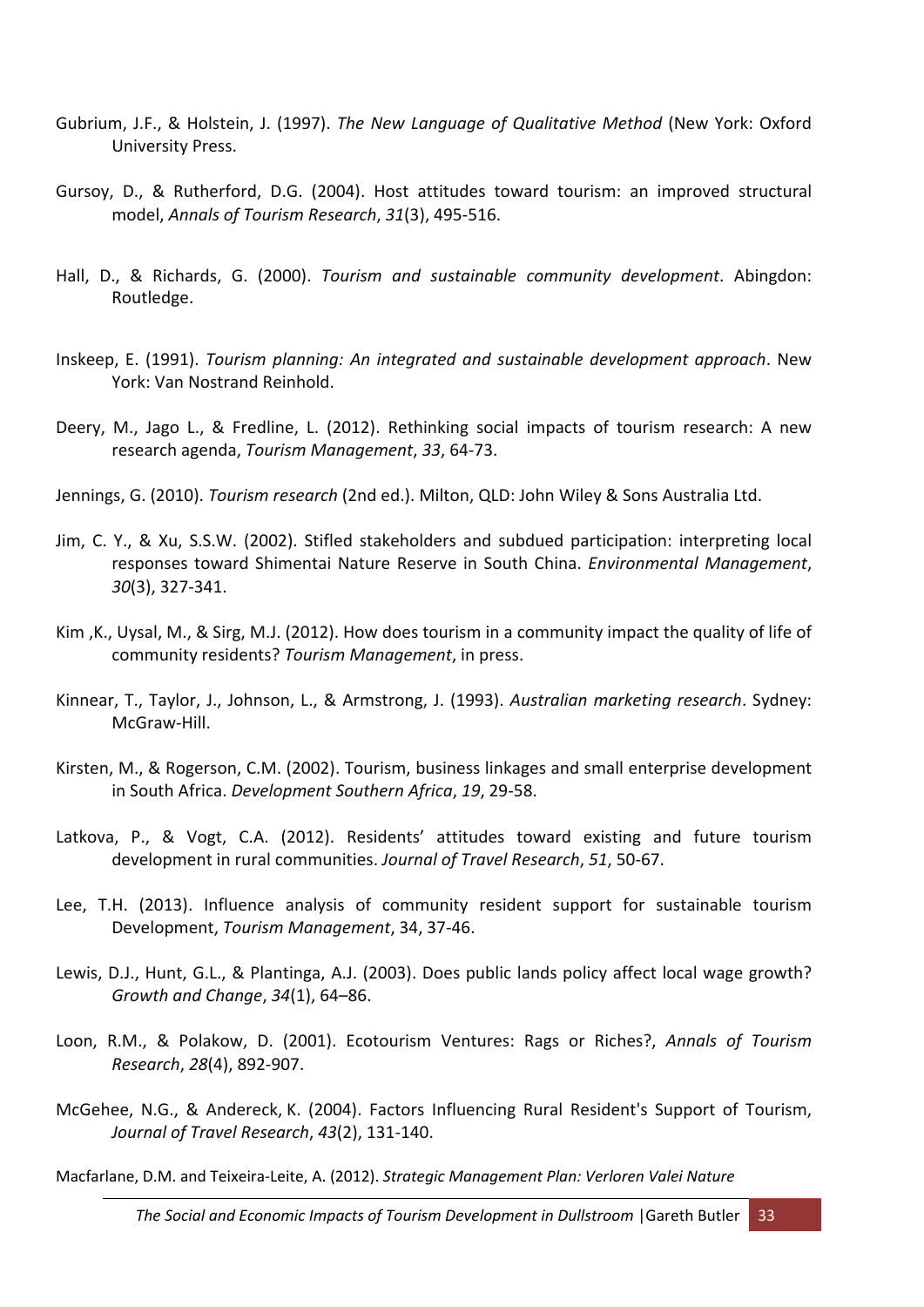*Reserve*. Version 0.1. Report prepared for the Department of Environmental Affairs.

Marvasti, A. (2004). *Qualitative research in sociology*. London: Sage.

- Mason, P., & Cheyne, J. (2000). Residents' attitudes to proposed tourism development, *Annals of Tourism Research*, *27*(2), 391–411.
- Mazibuko, S. (2007). Leakages and costs of eco-tourism: the case of AmaZizi in the Northern Drakensberg. *Africa Insight*, *37*(1), 150‐168.

Mitchell, J., & Ashley, C. (2010). *Tourism and poverty reduction: Pathways to prosperity*. London: Earthscan.

Murphy, P. E. (1985). *Tourism: A community approach*. London: Longmans.

Myburgh, E., & Saayman, M. (2002). *Ecotourism in action: guidelines and principals*. 2nd ed. Institute for Tourism and Leisure Studies, Potchefstroom, South Africa.

Nunkoo, R., & Gursoy, D. (2012). Residents' support for tourism: an Identity Perspective, *Annals of Tourism Research*, *39*(1), 243e268.

- Nunkoo, R., & Ramkissoon, H. (2011). Developing a community support model for tourism, *Annals of Tourism Research*, *38*(3), 964‐988.
- Nunkoo, R., & Ramkissoon, H. (2012). Power, trust, social exchange and community support. *Annals of Tourism Research*, *39*(3), 997‐1023.
- Nunkoo, R., & Smith, S.L.J (2012). Political economy of tourism: Trust in government actors, political support, and their determinants, *Tourism Management*, *36*, 120‐132.
- Nyaupane**,** G. P., & Poudel, S. (2011). Linkages among biodiversity, livelihood, and tourism, *Annals of Tourism Research*, *38*(4), 1344–1366.
- Okazaki, E. (2008). A community‐based tourism model: Its conception and use, *Journal of Sustainable Tourism*, *16*(5), 511–529.
- Ollenburg, C., & Buckley, R. (2007). Stated economic and social motivations of farm tourism operators, *Journal of Travel Research*, *45*(4), 444–452.
- Palmer, C. (2005), An Ethnography of Englishness: Experiencing Identity through Tourism, *Annals of Tourism Research*, *32*(1), 7–27,
- Petrzelka, P., Krannich, R.S., Brehm, J., & Trentelman, C.K. (2005). Rural tourism and gendered nuances, *Annals of Tourism Research*, *32*, 1121–37.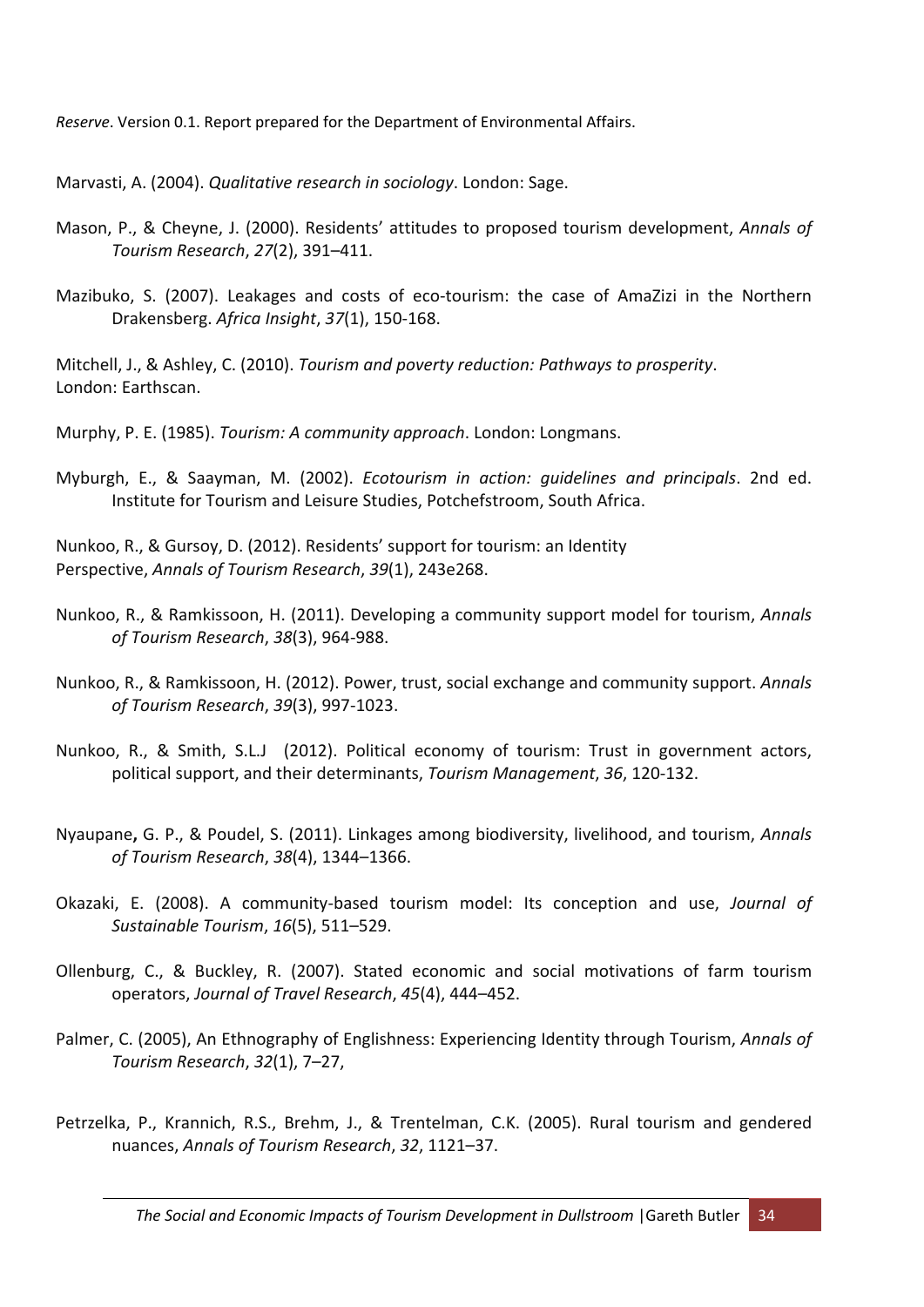Pfohl, S.J. (1994). *Images of deviance and social control: A sociological history*. New York: McGraw‐Hill.

- Pillay, M., & Rogerson, C.M. (2013). Agriculture‐tourism linkages and pro‐poor impacts: The accommodation sector of urban coastal KwaZulu‐Natal, South Africa, *Applied Geography*, *36*, 49‐58.
- Puijk, R. (1996) Dealing with Fish and Tourists: A Case Study from Northern Norway. In J. Boissevain, (ed.), *Coping with Tourists: European Reactions to Mass Tourism* (pp. 226–240). Providence: Berghahn Books.
- Rogerson, C. M., & Rogerson, J. M. (2010). Local economic development in Africa: global context and research directions. *Development Southern Africa*, *27*, 465‐480.
- Roseland, M. (2005). *Towards sustainable communities: Resources for citizen and their governments*. Gabriola Island: New Society Publishers.

Ruiz‐Ballesteros, E. (2011). Social‐ecological resilience and community‐based tourism An approach from Agua Blanca, Ecuador, *Tourism Management*, *32*, 655‐666.

- Saayman, M., Saayman, A., & Ferreira, M. (2009). The socio‐economic impact of the Karoo National Park. *Koedoe*, *51*(1), 158‐168.
- Sandbrook, C.G. (2010). Putting leakage in its place: the significance of retained tourism revenue in the local context in rural Uganda. *Journal of International Development*, *22*, 124‐136.
- Scheyvens, R. (1999). Ecotourism and the empowerment of local communities. *Tourism Management*, *20*, 245–249.
- Sebele, L.S. (2010). Community‐based tourism ventures, benefits and challenges: Khama Rhino Sanctuary Trust, Central District, Botswana. *Tourism Management*, *31*, 136‐146.
- Dixon, J.A., & Sherman, P.B. (1991). Economics of protected areas: a new look at benefits and costs. Earthscan, London.
- Simpson, M.C. (2008). Community Benefit Tourism Initiatives—A conceptual oxymoron? *Tourism Management*, *29*, 1–18.
- Spenceley, A. (2005). Nature‐based tourism and environmental sustainability in South Africa, *Journal of Sustainable Tourism*, *13*(2), 136‐170.
- Spenceley, A., & Goodwin, H. (2007). Nature‐based tourism and poverty in South Africa, *Current Issues in Tourism*, *10*(2&3), 255‐277.

Timothy, D., & Teye, V. (2009). *Tourism and the lodging sector*. Oxford: Butterworth‐ Heinemann.